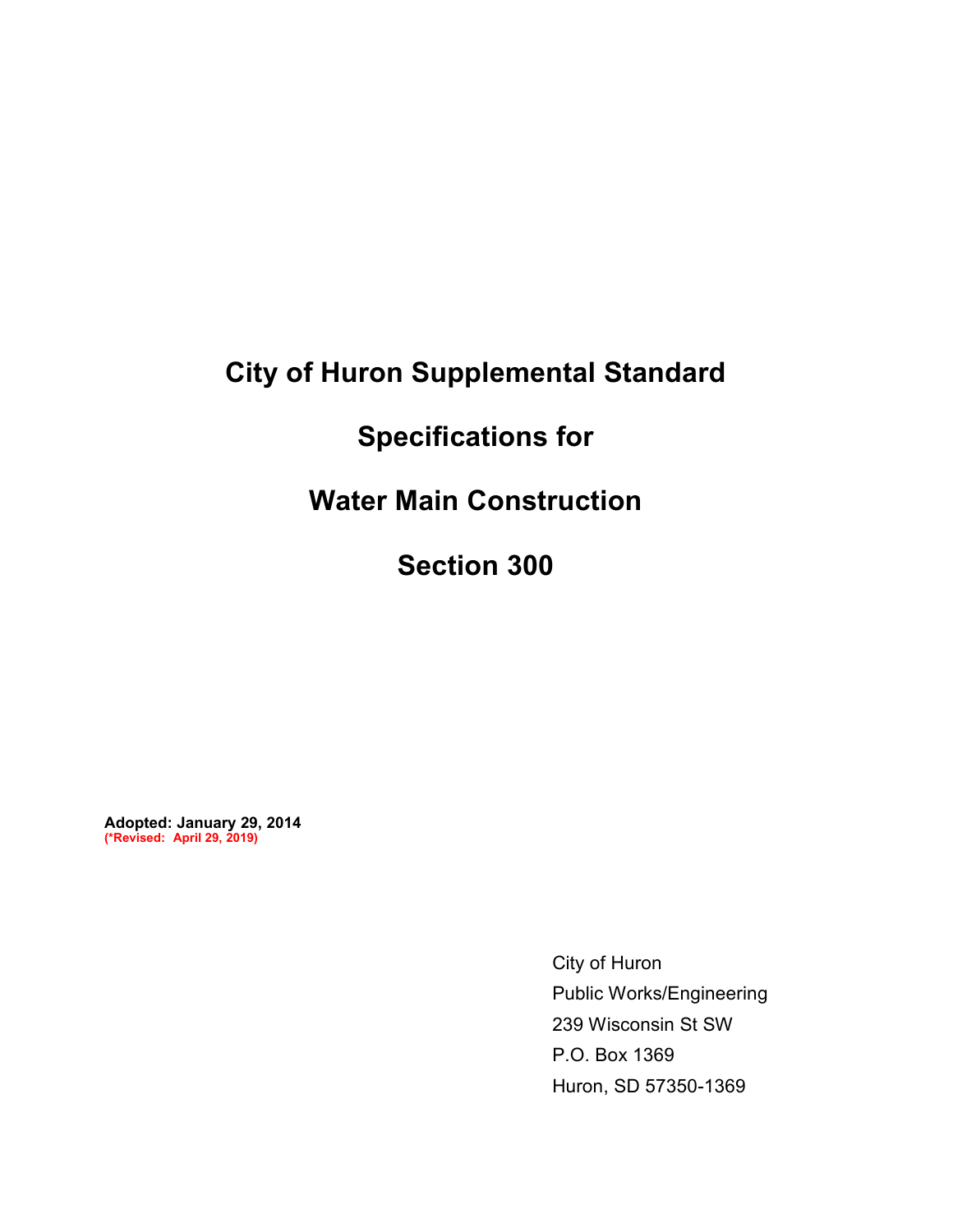| 1.0          |                                                             | 1              |
|--------------|-------------------------------------------------------------|----------------|
| 1.1          |                                                             | $\mathbf{1}$   |
| 1.2          |                                                             | $\mathbf{1}$   |
| 1.3          |                                                             | $\mathbf{1}$   |
|              |                                                             | $\overline{2}$ |
| 1.4          |                                                             |                |
| 1.5          |                                                             | $\overline{2}$ |
| 1.6          |                                                             | $\overline{2}$ |
| 2.0          |                                                             | $\mathbf{3}$   |
| 2.1          |                                                             | 3              |
| 2.2          |                                                             | $\overline{4}$ |
| 2.3          |                                                             | 5              |
| 2.4          |                                                             | 5              |
| 2.5          |                                                             | 5              |
| 2.6          |                                                             | $\overline{7}$ |
| 2.7          |                                                             | $\overline{7}$ |
| 2.8          |                                                             | $\overline{7}$ |
| 2.9          |                                                             | 8              |
| 2.10         |                                                             | 8              |
| 2.11         |                                                             | 9              |
| 2.12         |                                                             | 9              |
| 2.13         |                                                             | 9              |
| 2.14         | 10                                                          |                |
| 2.15         | 10                                                          |                |
| 3.0          | 11                                                          |                |
| 3.1          | 11                                                          |                |
| 3.2          | SALVAGE WATER MAIN, VALVES, AND FIRE HYDRANTS<br>11         |                |
| 3.3          | 11                                                          |                |
| 3.4          | 12                                                          |                |
| 3.5          | 12                                                          |                |
| 3.6          | 12                                                          |                |
| 3.7          | 13                                                          |                |
| 3.8          | 13                                                          |                |
| 3.9          | 15                                                          |                |
| 3.10         | 15                                                          |                |
| 3.11         | 16                                                          |                |
| 3.12         | 17                                                          |                |
| 3.13         | 17                                                          |                |
| 3.14         | 17                                                          |                |
| 3.15         | 18                                                          |                |
| 3.16         | 18                                                          |                |
|              | DISINFECTION, BACTERIOLOGICAL, PRESSURE TEST SEQUENCE<br>19 |                |
| 3.17         |                                                             |                |
| 3.18         | 20                                                          |                |
| 3.19         | 20                                                          |                |
| 3.20         | 21                                                          |                |
| 3.21         | 21                                                          |                |
| 3.22         | 21                                                          |                |
| 3.23         | 21                                                          |                |
| 3.24<br>3.25 | 22<br>22                                                    |                |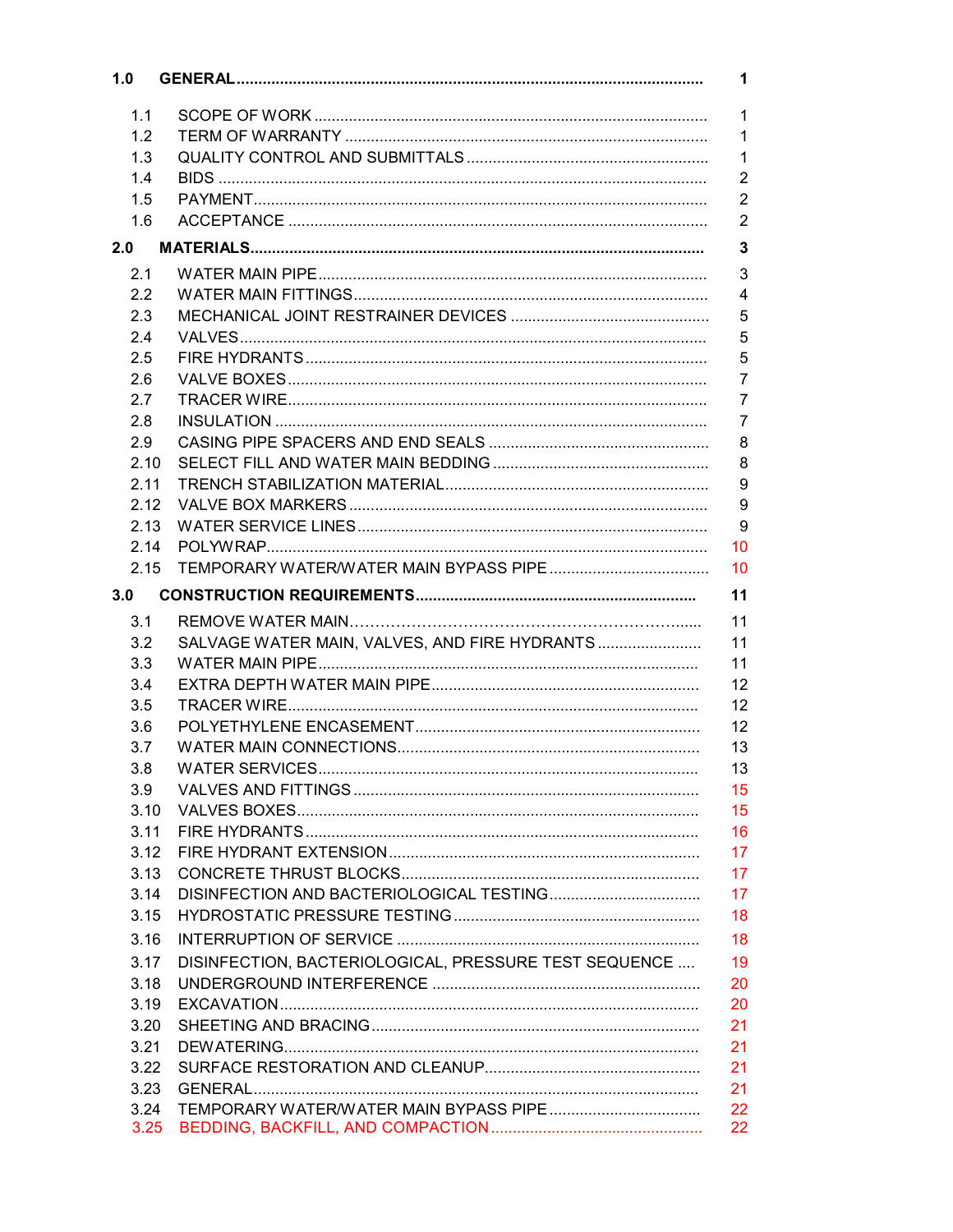| 4.0  | METHOD OF MEASUREMENT AND BASIS OF PAYMENT            | 24 |
|------|-------------------------------------------------------|----|
| 4.1  | REMOVAL OF WATER MAIN, HYDRANTS, VALVES, AND MANHOLES | 24 |
| 4.2  | SALVAGE WATER MAIN, VALVES, AND FIRE HYDRANTS         | 24 |
| 4.3  |                                                       | 24 |
| 4.4  |                                                       | 24 |
| 4.5  | TESTING, ENCASEMENT, THRUST BLOCKS, AND TRACER WIRE   | 25 |
| 4.6  |                                                       | 25 |
| 4.7  |                                                       | 25 |
| 4.8  | EXCAVATE AND BACKFILL FOR CITY FURNISHED SMITH TAP    | 25 |
| 4.9  | WATER SERVICE DISCONNECT, SETBACK, AND RECONNECT      | 25 |
| 4.10 | <b>DELETED FURNISH &amp; INSTALL WATER SERVICE</b>    | 25 |
| 4.11 |                                                       | 26 |
| 4.12 |                                                       | 26 |
| 4.13 |                                                       | 26 |
| 4.14 |                                                       | 26 |
| 4.15 | VALVE BOX ADJUSTMENT, EXTENSION, OR REPLACEMENT       | 26 |
| 4.16 |                                                       | 27 |
| 4.17 |                                                       | 27 |
| 4.18 |                                                       | 27 |
| 4.19 |                                                       | 27 |
| 4.20 |                                                       | 27 |
| 4.21 | WATER MAIN AND WATER SERVICE BEDDING MATERIAL         | 28 |
| 4.22 | <b>DELETED</b>                                        | 28 |
| 4.23 |                                                       | 28 |
| 4.24 |                                                       | 28 |
| 4.25 | TEMPORARY WATER SERVICE/WATER MAIN BYPASS PIPE        | 28 |
| 4.26 |                                                       | 29 |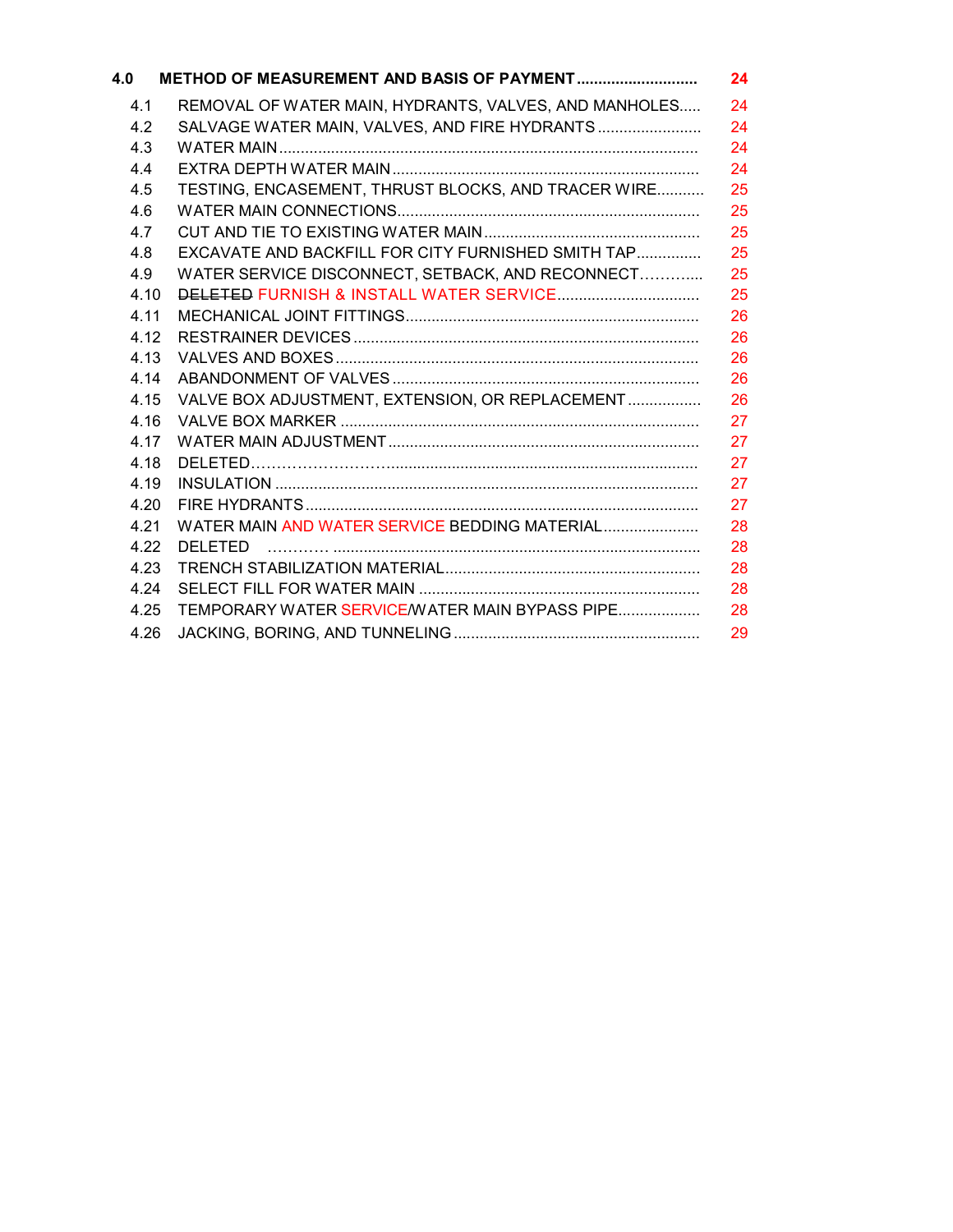# **Section 300 City of Huron Supplemental Standard Specifications for Water Main Construction**

#### **1.0 GENERAL**

#### **1.1 SCOPE OF WORK**

The Contractor shall furnish all the necessary labor, materials, equipment, tools, and supplies that are necessary to install a complete water main system, as shown on the plans and/or called for in these specifications or its addenda. It is the intent of these specifications to install a complete system or job.

#### **1.2 TERM OF WARRANTY**

Reference Section 500—Warranty for Construction Activity.

#### **1.3 QUALITY CONTROL AND SUBMITTALS**

Retesting of work required because of nonconformance to the specified requirements shall be performed by the same independent firm on the instructions of the Engineer. Payment for retesting performed during the contract period and during the warranty period will be charged to and will be the responsibility of the Contractor.

The Contractor or Supplier may submit appropriate documentation to the Engineer for any materials not listed in these specifications. This documentation must be provided no later than five days prior to bid opening.

Shop drawings and data shall be submitted for, but not be limited to, the following items:

Fire hydrants, pipe, pipe fittings, bedding material, stabilization material, granular material, and any other pertinent information concerning construction materials that the Engineer deems necessary for the review of the materials used on the project in accordance with the specifications and drawings.

The Contractor shall submit the number of copies that the contract requires plus three copies that the Engineer will retain. The Contractor shall obtain shop drawing approval before any of the work related to that material is performed.

All water distribution materials shall meet NSF/ANSI Standard 61—Drinking Water System Components, Health Effects and NSF/ANSI 61 Annex G, NSF/ANSI 372.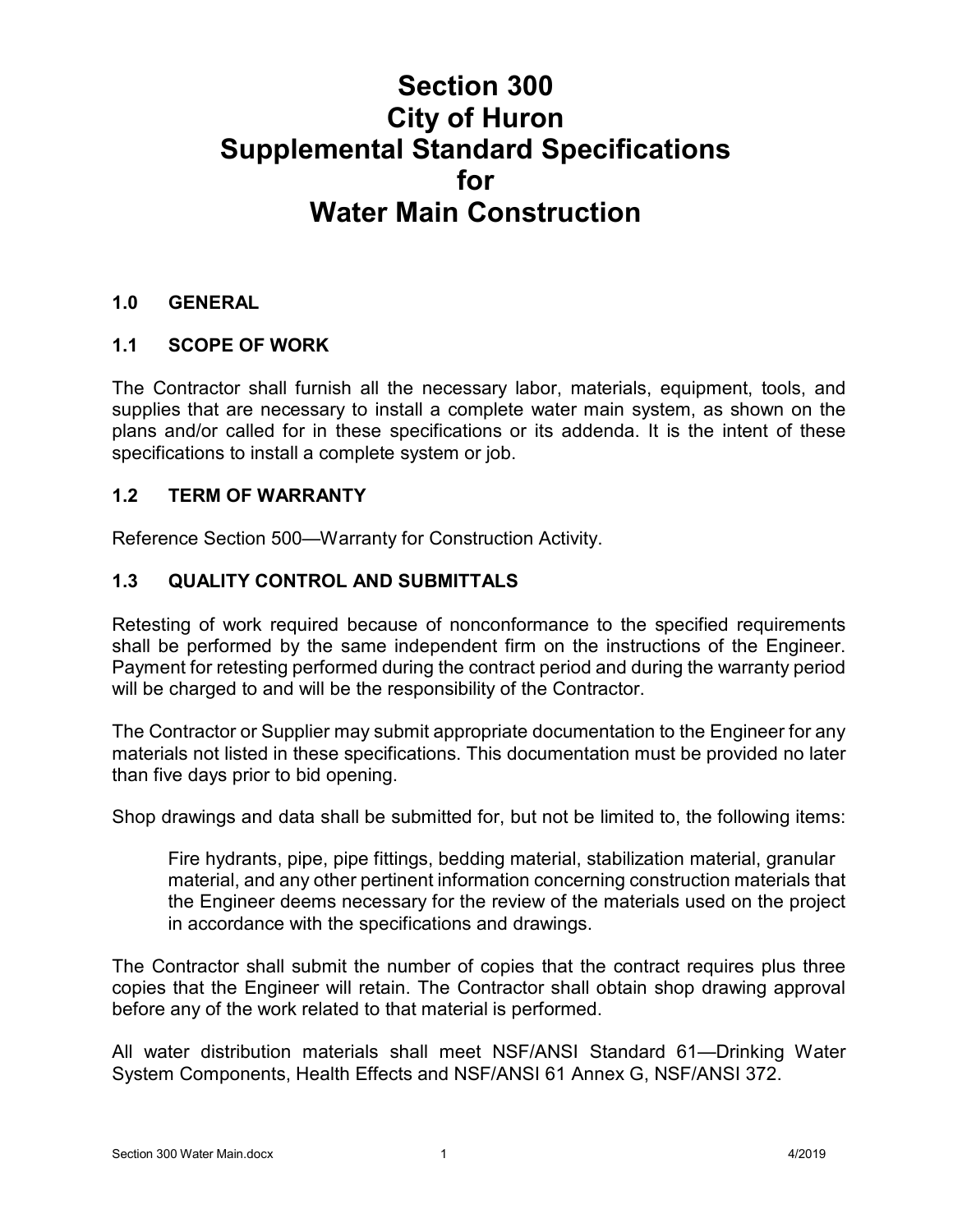## **1.4 BIDS**

Unless a lump sum is called for, bids shall be received on a unit price basis.

The unit price bid per lineal foot for water main shall include the complete construction with the tracer wire system, fittings (tees, elbows, crosses, couplings, reducers), and other items as specified, including trench dewatering when necessary. The lineal footage will be determined by measuring from the center of one fitting or valve to the center of the next fitting or valve. When PVC pipe is used, the price bid shall include the cost of encasing the fittings in polyethylene. When ductile iron pipe is used, the price bid shall include the cost of encasing the fittings and the pipe in polyethylene.

#### **1.5 PAYMENT**

Payments to the Contractor shall be made in accordance with the General Conditions.

#### **1.6 ACCEPTANCE**

Acceptance of the work shall be in accordance with the General Conditions.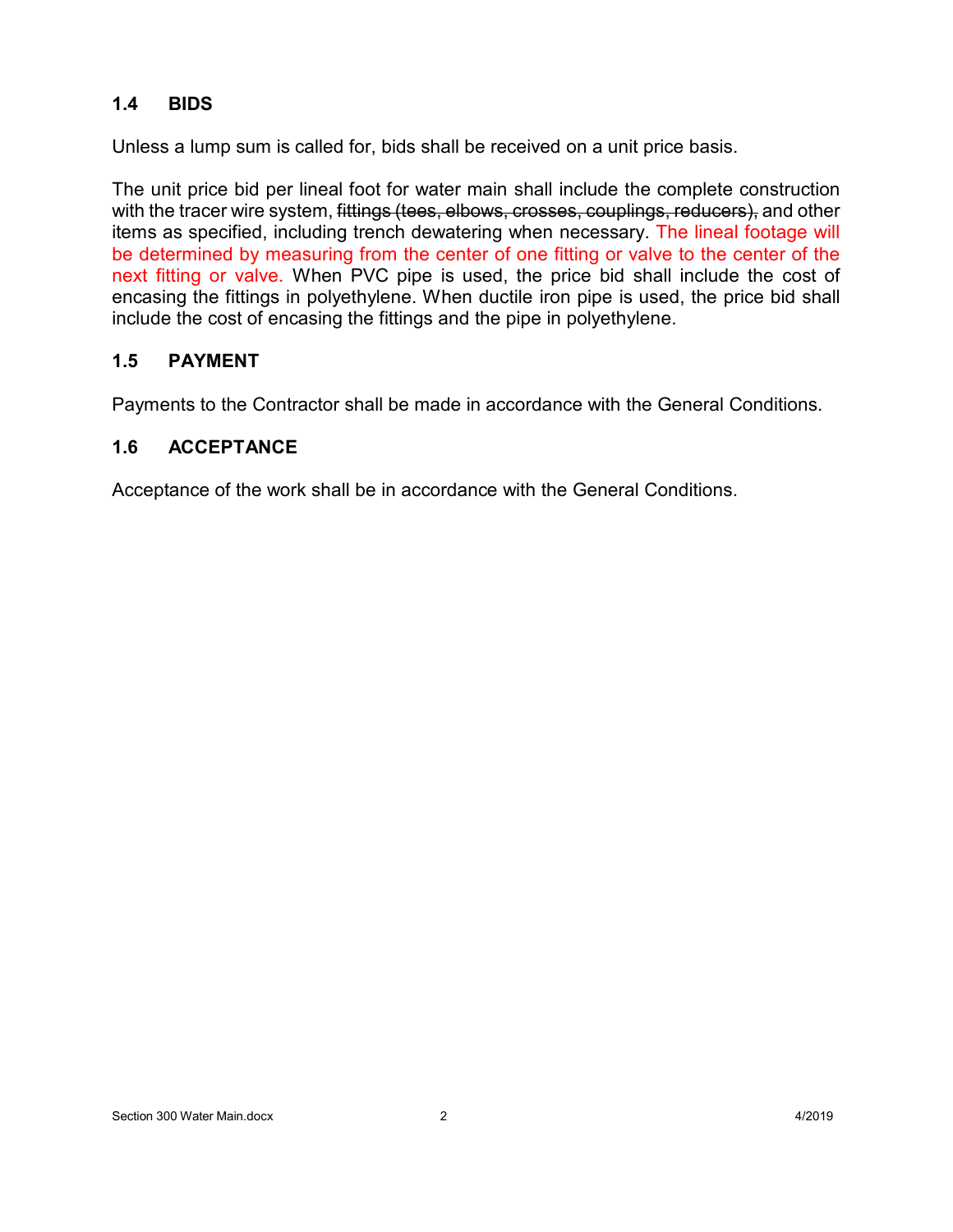#### **2.0 MATERIALS**

#### **2.1 WATER MAIN PIPE**

Water main pipe 4 inches in diameter and greater shall be Ductile Iron or Poly Vinyl Chloride (PVC) with a gasket joint. Pipe shall sustain a working pressure of 150 pounds per square inch (psi) with a minimum cover of 6 feet. Pipe classes shall be as follows:

| <b>Pipe Size</b><br>(Inches) | <b>Ductile Iron</b><br><b>Pressure Class</b> | <b>PVC</b>             | <b>BORING</b>            |
|------------------------------|----------------------------------------------|------------------------|--------------------------|
| 4                            | 350                                          | C <sub>900</sub> DR 18 | HDPE DR11/DR9            |
| 6                            | 350                                          |                        | C900 DR 18 HDPE DR11/DR9 |
| 8                            | 350                                          | C900 DR 18             | HDPE DR11/DR9            |
| 10                           | 350                                          | C900 DR 18             | <b>HDPE DR11/DR9</b>     |
| 12                           | 350                                          |                        | C900 DR 18 HDPE DR11/DR9 |
| 16                           | 250                                          |                        | C905 DR 18 HDPE DR11/DR9 |
| 20                           | 250                                          |                        | C905 DR 18 HDPE DR11/DR9 |
|                              |                                              |                        |                          |

HDPE pipe for boring – DIPS OD, PE4710/DR11 or PE3608/DR9

PVC pipe for boring – Permanent Use Certa-Lok Yelomine RJ Pipe, ASTM D2241, SDR21 200 psi, with couplings, O-rings, and splines. Sizes 4 to 8 inch integral bell (IB).

All ductile iron pipe shall be manufactured in full conformance with the most current edition of AWWA C150 and C151 standards. All ductile iron pipe shall meet NSF/ANSI Standard 61—Drinking Water System Components, Health Effects and NSF/ANSI 61 Annex G, NSF/ANSI 372.

All PVC shall be manufactured in full conformance with the most current edition of AWWA C900 and C905 Standards. All PVC pipe shall meet NSF/ANSI Standard 61— Drinking Water System Components, Health Effects and NSF/ANSI 61 Annex G, NSF/ANSI 372.

Ductile iron pipe shall be lined with cement mortar (Portland cement) and shall be manufactured in full conformance with the most current edition of AWWA C104 standards. The thickness of linings shall be not less than the following: 1/16 inch for 6- to 12-inch pipe, 3/32 inch for 16- to 24-inch pipe and 1/8 inch for 30- to 60-inch pipe.

A plus tolerance of 1/8 inch in thickness will be permitted. Linings shall be full thickness to the end of the spigot and to the seat of the bell, or shall be tapered for a length of not more than 2 inches. Ductile iron pipe shall be coated on the outside with bituminous coating at least one nominal mil in thickness.

Gaskets for all ductile iron pipe shall meet the requirements of the pipe manufacturer. Sealing pipe joints for all C900 and C905 PVC pipe shall use the Rieber joining system, which has the gasket formed into the pipe during the pipe manufacturing process. All gaskets shall meet NSF/ANSI Standard 61—Drinking Water System Components, Health Effects.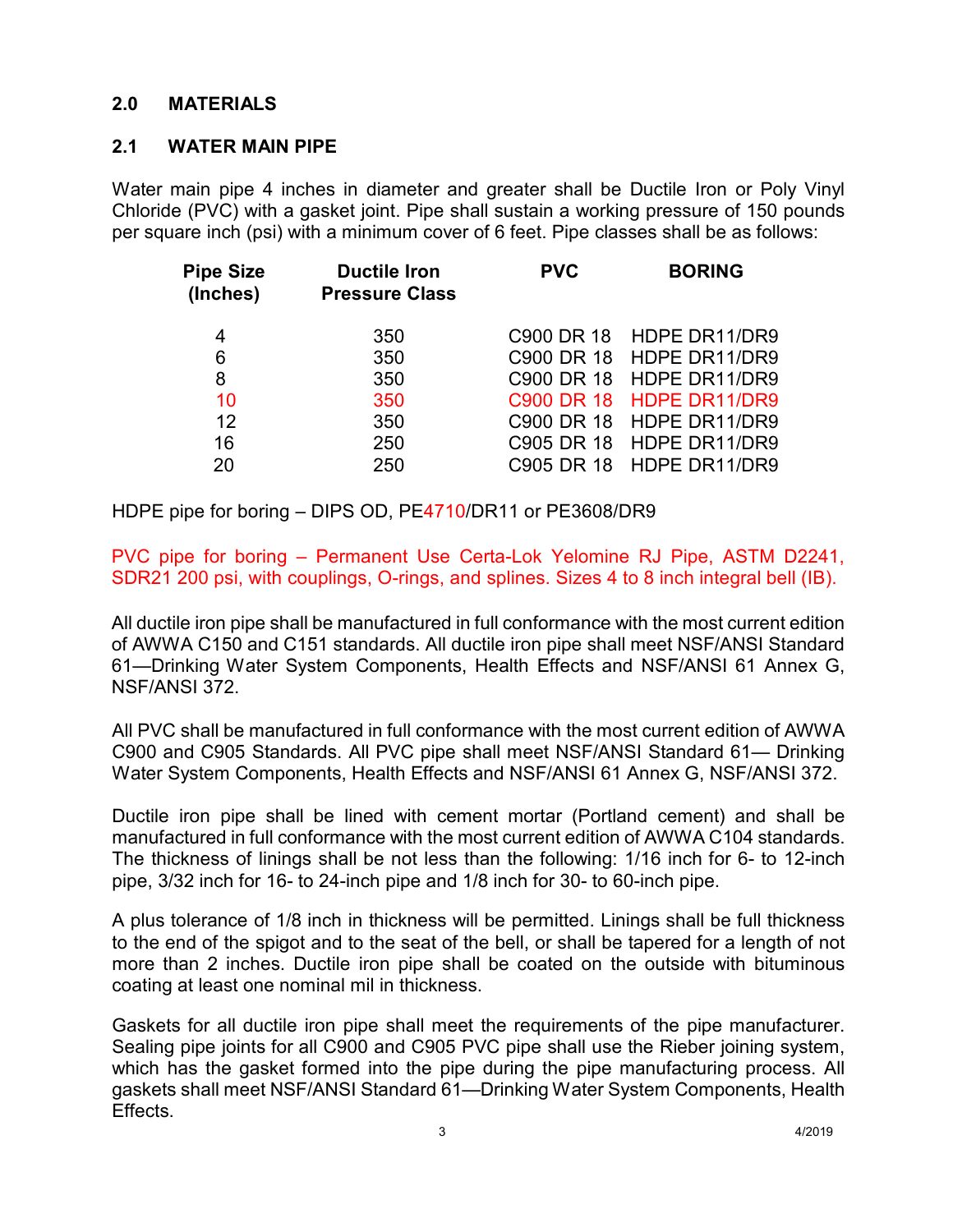Where ductile iron restrained joint pipe is shown on the plans, pipe shall be furnished with boltless, flexible, push-on restrained joints such as Flex-Ring by American Ductile Iron Pipe, Snap-Lok by Griffin, or prebid Engineer approved equal.

Where PVC restrained joint pipe is shown on the plans, pipe shall be furnished with boltless, flexible, push-on restrained joints such as Diamond Lok, JM Eagle, Certa Lok, or prebid Engineer approved equal.

## **2.2 WATER MAIN FITTINGS**

## *Cast Iron or Ductile Iron Fittings*

The cast iron or ductile iron fittings shall be mechanical joint, except as noted, with a minimum working pressure of 250 pounds per square inch (PSI). All fittings shall be bid complete with gaskets, glands, bolts, and other appurtenances. Fittings, gaskets, glands, and cement linings shall meet NSF/ANSI Standard 61—Drinking Water System Components, Health Effects and NSF/ANSI 61 Annex G, NSF/ANSI 372. Fittings shall be manufactured in full conformance with the most current edition of AWWA C110 Standards. All fittings shall be cement lined on the interior and 1-mil nominal thickness bituminous coated on the exterior. Cement lining shall be at least 1/16 inch in thickness and shall be manufactured in full conformance with the most current edition of AWWA C104. Joints shall conform to the most current edition of the requirements of AWWA C111. Bolts shall be Stainless Steel type 304.

Acceptable manufacturers are: Griffin, U.S. Pipe, American, Tyler, Star, Sigma, or prebid Engineer approved equal.

#### *Compact Ductile Iron Fittings*

The compact ductile iron fittings shall be manufactured in full conformance with the most current edition of AWWA C153. Compact ductile iron fittings shall only be allowed for fittings that are 24 inches in size and smaller. All fittings shall be cement lined on the interior and 1-mil nominal thickness bituminous coated on the exterior as specified for cast iron fittings. Fittings shall be bid with gaskets, glands, bolts, and other appurtenances. Bolts shall be Stainless Steel type 304.

Acceptable manufacturers are: Griffin, U.S. Pipe, American, Tyler, Star, Sigma, or prebid Engineer approved equal.

# *Transition Couplings*

Coupling adapters/transition couplings shall be Hymax Wide Range Couplings (2000 series) or prebid Engineer approved equal. All coupling adapters/transition couplings shall be coated with a 12-mil nominal thickness fusion bonded epoxy conforming to the requirements of the latest revision of AWWA C116. Bolts and nuts shall be stainless steel. Gaskets shall be chloramine resistant and meet NSF/ANSI Standard 61: Drinking Water System Components—Health Effects and NSF/ANSI 61 Annex G, NSF/ANSI 372 approved for contact with drinking water.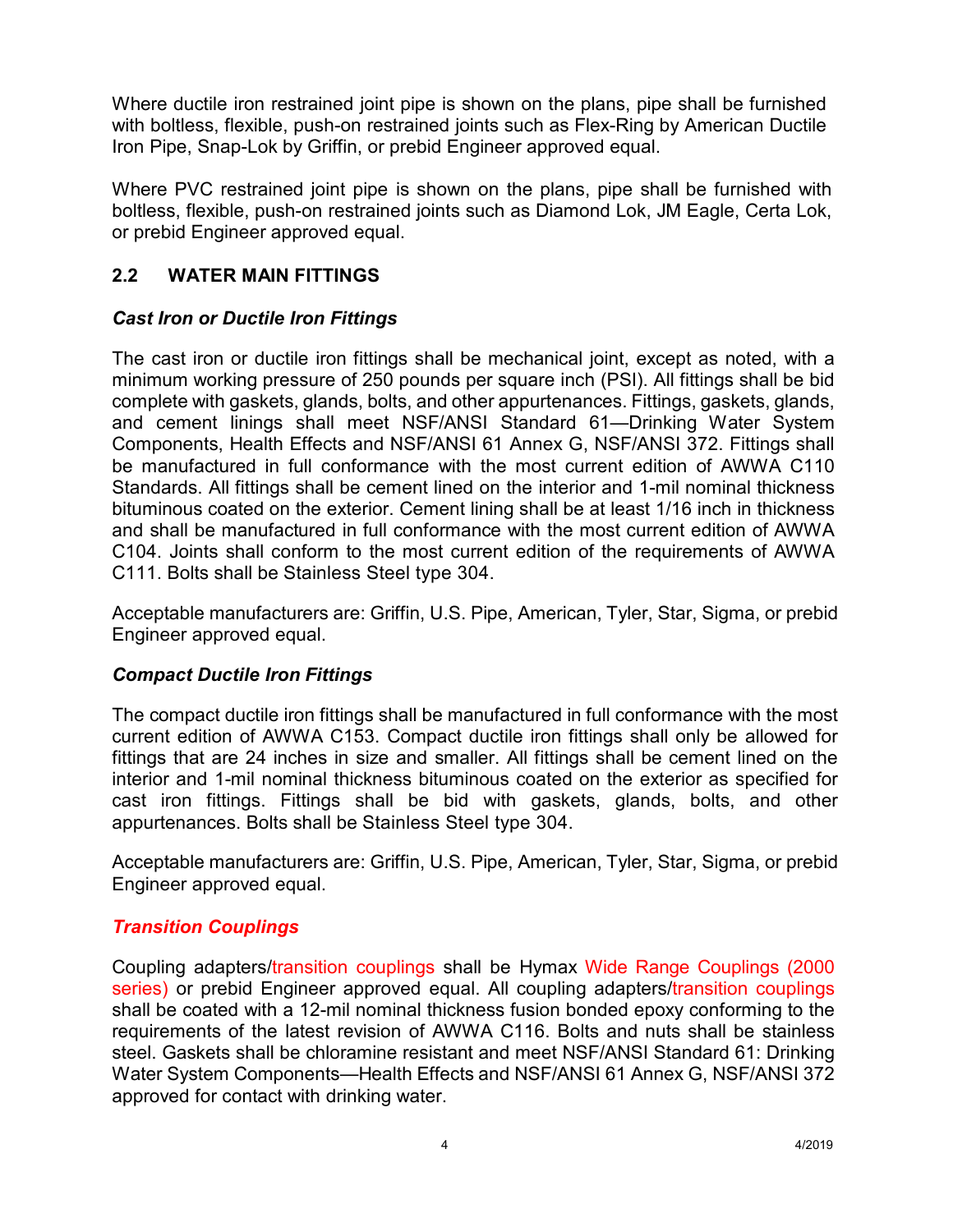# **2.3 MECHANICAL JOINT RESTRAINER DEVICES**

Restraining mechanisms shall be with wedges or full circle contact and support of the pipe wall. Restraint shall be accomplished by a series of ring or wedge segments mechanically retained inside the gland housing and designed to grip the pipe wall in an even and uniform manner. Restraining devices shall be actuated by bolts featuring twistoff heads to ensure proper installation torque is applied. All components of the restrainer, including the gland, bolts, and restraint segments, shall be of high-strength ductile iron and shall be manufactured in full conformance with the most current edition of ASTM A536. Appropriate restrainer devices shall be supplied for the specific type of piping material being used on the project. Bolts shall be Stainless Steel type 304. Restrainer devices shall be coated with 12-mil fusion bonded epoxy body with fluorocarbon coated ring/wedge. Restrainer devices shall be EBAA Iron Megalug, Star Pipe Products StarGrip, or prebid Engineer approved equal.

## **2.4 VALVES**

Open left resilient-seated gate valves (4 inches to 30 inches inclusive) and tapping valves shall be manufactured in full conformance with the most current edition of AWWA C509 or C515. The valve seat shall be able to withstand 200 PSI of working pressure and the body shall withstand 400 PSI test pressure. Gate valves shall be mechanical joint meeting the requirements of AWWA C111 and tapping valves shall have a mechanical joint end and a flanged end to correspond to the branch flange of the tapping sleeve. Bolts shall be Stainless Steel type 304. All valves supplied under this proposal shall meet the requirements of NSF/ANSI Standard 61: Drinking Water System Components—Health Effects and NSF/ANSI 61 Annex G, NSF/ANSI 372.

All internal and external ferrous surfaces shall have a fusion bonded epoxy coating applied electrostatically prior to assembly meeting the requirements of AWWA C550. Valves shall have a ductile iron wedge encapsulated with nitrile rubber or an EPDM rubber compound. Stems shall be nonrising, bronze or stainless steel, and shall be sealed by three o-rings. Valves shall have a 2-inch ductile iron operating nut and open left (counter-clockwise). Bonnet and stuffing box bolts shall be stainless steel. Resilient seats shall be bonded or mechanically attached to the gate.

Acceptable manufacturers are American, Clow, Kennedy, and Waterous or prebid Engineer approved equal.

#### **2.5 FIRE HYDRANTS**

Open left hydrants shall be Waterous Pacer WB67-250, American Darling B84B by American Flow Control, Mueller Super Centurian A423, Clow Medallion, or prebid Engineer approved equal and shall be dry barrel meeting the most current requirements of AWWA C502.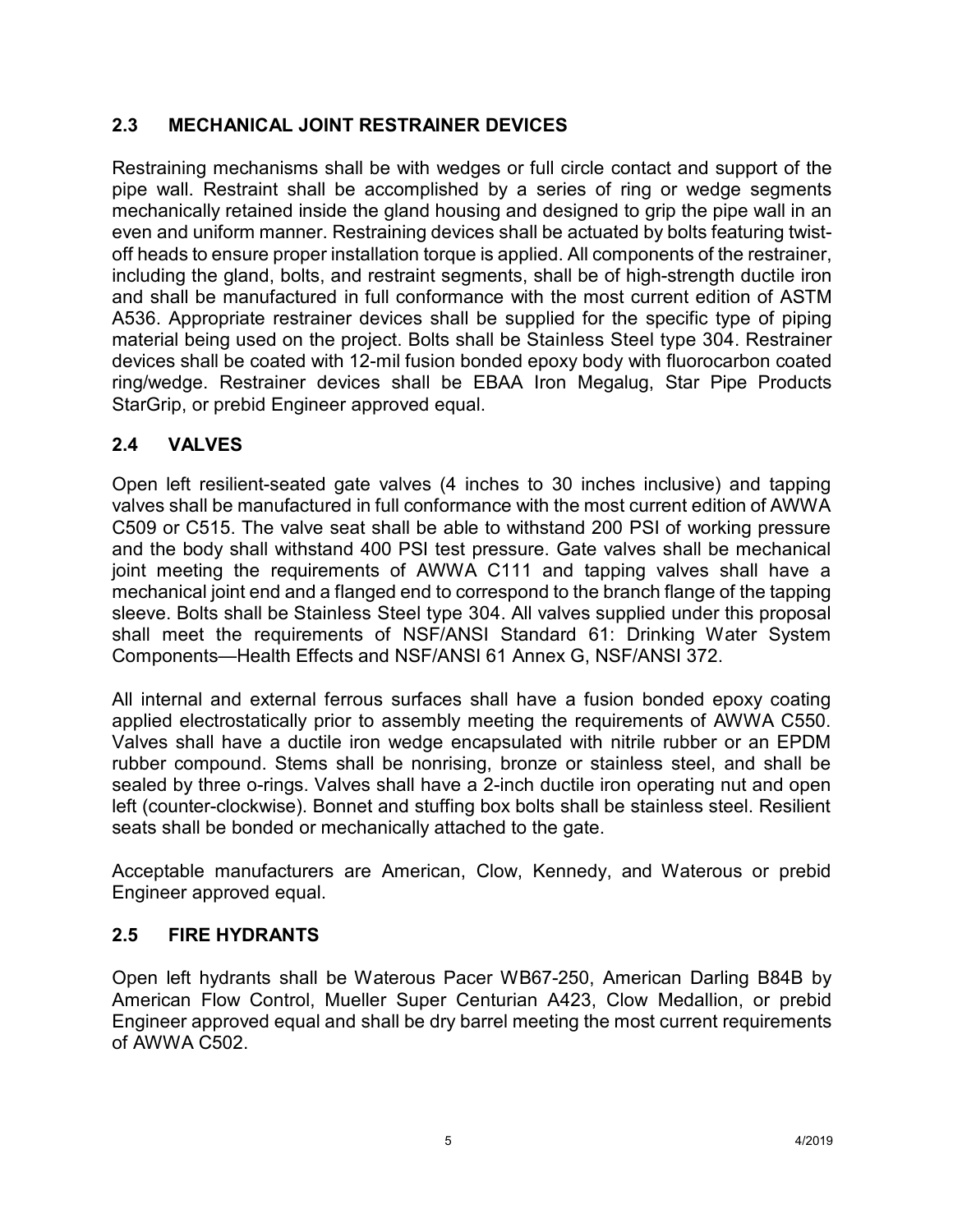Hydrants shall meet the requirements of NSF/ANSI Standard 61: Drinking Water System Components—Health Effects and NSF/ANSI 61 Annex G, NSF/ANSI 372. The rated working pressure shall be 250 psi and the rated test pressure shall be 500 psi. The nozzle section, upper and lower barrels, and the hydrant base shall be ductile or gray iron. The main valve closure shall be of the compression type, opening against the

pressure and closing with the pressure. The main valve opening shall not be less than 5 inches and be designed so that removal of all working parts can be accomplished without excavating.

The bronze seat shall be threaded into mating threads of bronze for easy field repair. The draining system of the hydrant shall be bronze and be positively activated by the main operating rod. All 2  $\frac{1}{2}$ " nozzle threads shall be National Standard threads and 4  $\frac{1}{2}$ " pumper nozzle threads shall be Huron thread. Huron thread is 8 threads per inch or equal to Waterous 80430. Internal travel stop nut shall be bronze or zinc plated steel. Hydrant operating threads to be factory lubricated and sealed from the waterway with orings. Operating nuts shall be pentagon shaped and measure 1 1/2 inches point to flat.

Hydrants shall have a 6-inch mechanical joint inlet, and the barrel shall be sized for a trench depth of 6 feet. Hydrants shall have two 2 1/2-inch hose nozzles and one 4 1/2 inch pumper nozzle, all located on the same horizontal plane. The centerline of the nozzles shall be a minimum of 18 inches above the ground line groove. Nozzle cap nuts shall be the same dimension and shape as the operating nuts described above, and the nozzle caps shall be furnished with security chains. The section of the hydrant above ground shall be painted highway yellow. Hydrants shall be capable of being extended in 6-inch increments and shall be equipped with traffic features that include a breakaway flange and stem with a shaft coupling.

Hydrants shall be painted highway yellow.

All buried body parts and bolts shall be type 304 stainless steel.

All permanent fire hydrants shall be installed with fire hydrant markers at the time of installation. Each hydrant marker shall be impregnated polycarbonate material, red color with adhesive reflector, and with a flexible galvanized hinge riveted to hydrant marker. Each marker shall be hinge mounted to bonnet with bonnet bolt at 48-inch length and 3 inch width. Hydrant markers to be manufactured by Flexstake or prebid Engineer approved equal.

All fire hydrant extensions shall be manufactured by same manufacturer as the hydrant. All barrel extensions that may come into contact with water shall meet the requirements of NSF/ANSI Standard 61: Drinking Water System Components—Health Effects and NSF/ANSI 61 Annex G, NSF/ANSI 372.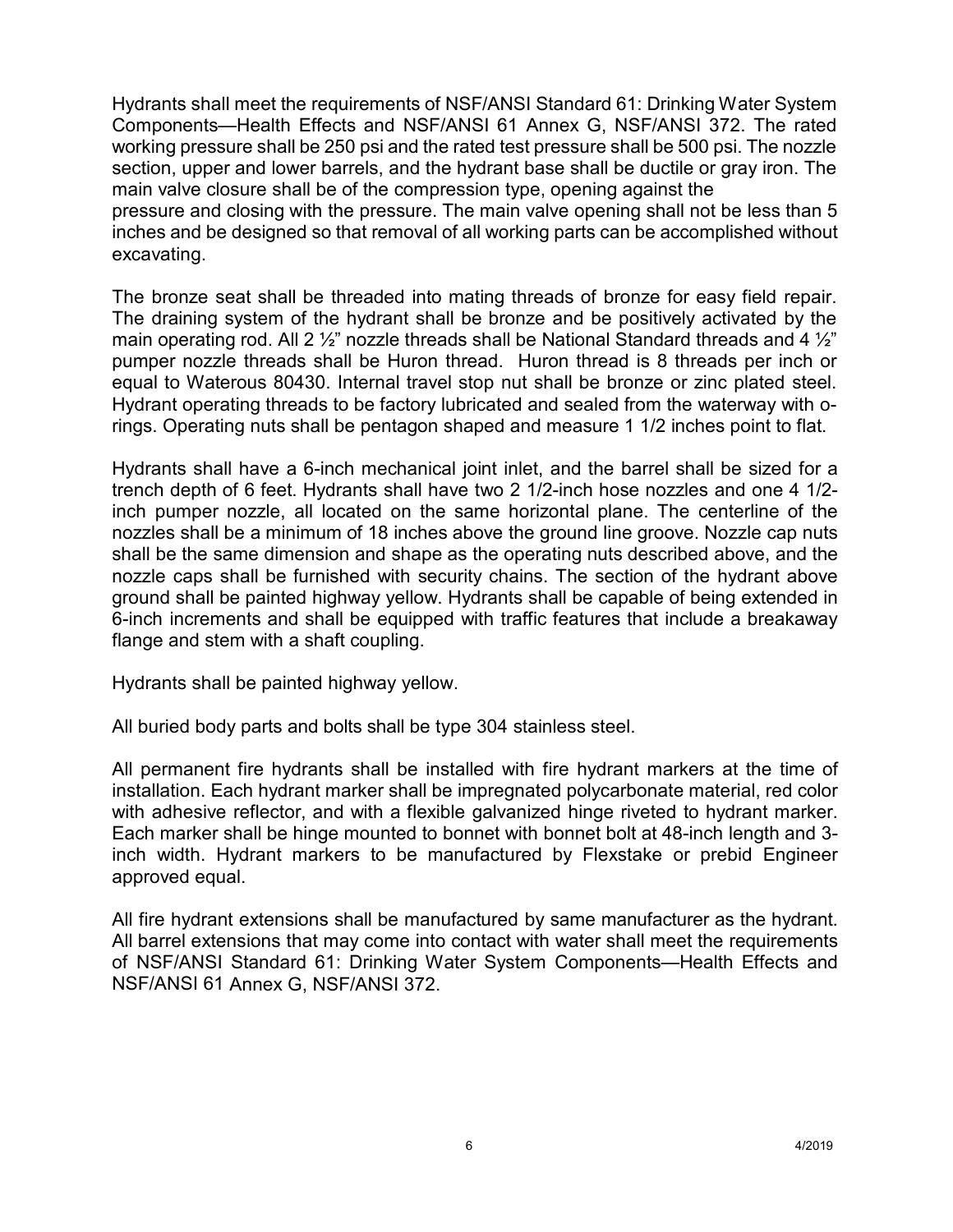# **2.6 VALVE BOXES**

Valve boxes shall be cast iron and shall include the following: Two or three pieces, including base as required.

5 1/4-inch shaft.

Standard drop covers marked "WATER."

Screw-type.

Circular base for 8-inch valve.

Heavyweight 35,000-pound tensile strength.

Adjustable for a 4 to 6 foot trench.

Covers shall have a skirt length of 1 1/2 inch.

Extensions shall be in lengths shown and be compatible with the valve boxes bid. The valve box top section extensions and caps shall be compatible with the above valve box specifications. Valve boxes to be manufactured by Tyler, Star, or prebid Engineer approved equal. Cotter and shear pins shall be 5/8-inch stainless steel. Valve boxes shall be included with the valve installation and considered incidental to the various bid items.

#### **2.7 TRACER WIRE**

The components of the tracer wire system shall be suitable for direct bury applications. The conductor shall be 12 AWG, solid-strand, soft-drawn copper per ASTM B-3. The conductor shall be insulated with high molecular weight polyethylene. The minimum insulation thickness shall be 0.045 inches and the color shall be blue. Splices and/or connectors shall be capable of handling from two to four wires per connection and be designated at "waterproof." Ground rods shall be a 3/8-inch diameter, 60-inch-long steel rod uniformly coated with metallically bonded electrolytic copper. Ground rod clamps shall be a high-strength, corrosion-resistant copper alloy. Water tracer wire access boxes shall be #TWAB as manufactured by Valvco, Inc. or approved equal.

Acceptable manufacturers of the tracer wire are Coleman Cable, Kris-Tech Wire, or prebid Engineer approved equal. Splice kits/connectors shall be Scotchlok™ DBY by 3M, LV 9000 by SNAPLOC™, or prebid Engineer approved equal.

# **2.8 INSULATION**

Water main insulation shall be an extruded polystyrene board and meet the requirements of ASTM C578, Type IV. The minimum R-value shall be 5.0 as determined by ASTM C518. The minimum compressive strength shall be 25 psi as determined by ASTM D1621. The maximum water absorption shall be 0.1 percent by volume as determined by ASTM C272. The maximum water vapor permeability shall be 1.1 perm as determined by ASTM E96.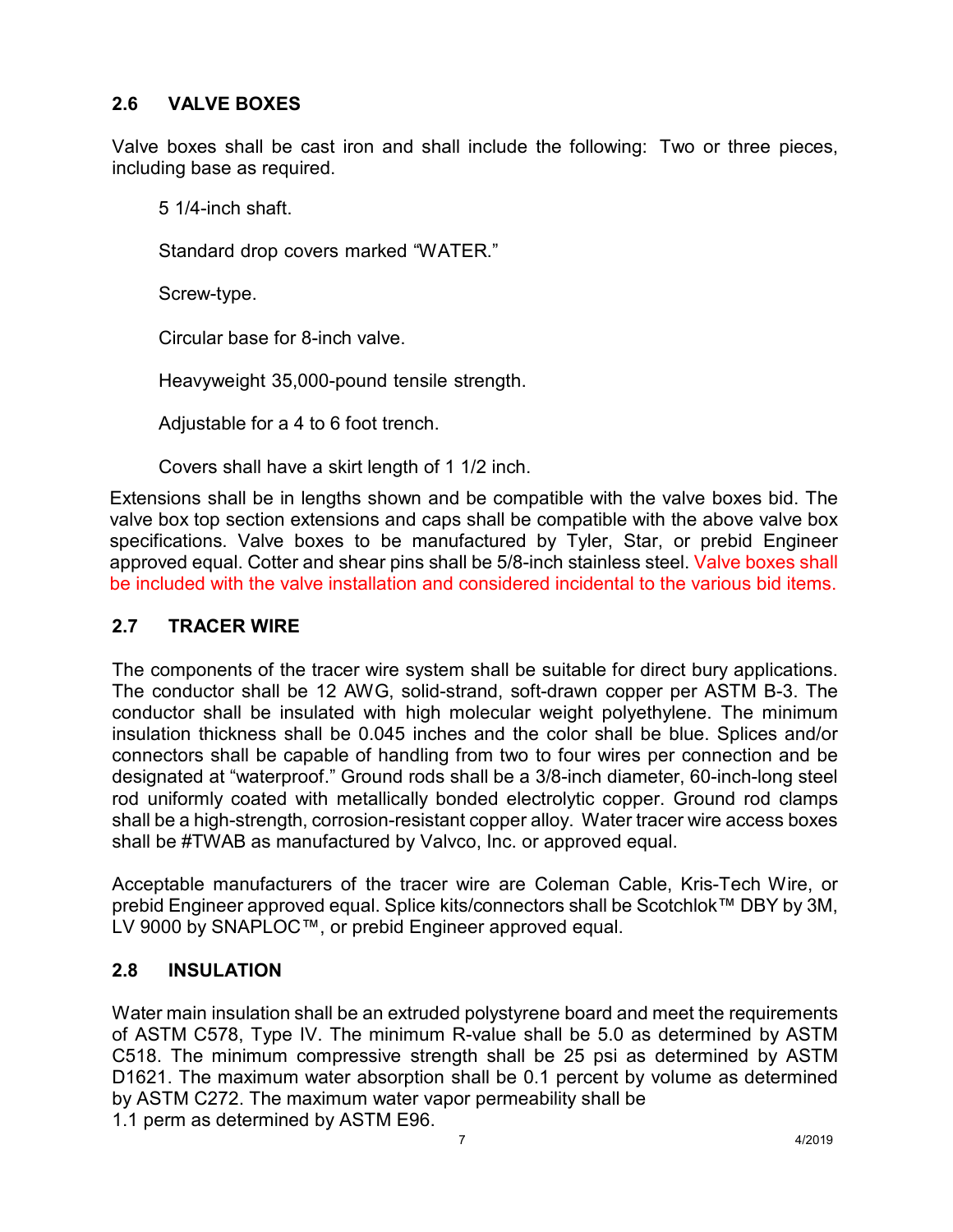Water main insulation shall be STYROFOAM™ Square Edge by the Dow Chemical Company, STYROFOAM™ Brand Scoreboard by the Dow Chemical Company, or prebid Engineer approved equal.

# **2.9 CASING PIPE SPACERS AND END SEALS**

Casing spacers shall be Model SSI-8 for carrier pipes 24 inches in diameter and smaller and Model SSI-12-2 for carrier pipes 30 inches in diameter and greater as manufactured by Advance Products & Systems, Inc., Lafayette, LA, or prebid Engineer approved equal.

Casing spacers shall be constructed of circular T-304 stainless steel segments, which bolt together forming a shell around the carrier pipe. The spacers shall be designed with risers (when needed) and runners to support and center the carrier pipe within the casing pipe and maintain a minimum clearance of 1 inch between the casing pipe inside diameter (ID) and the spacer outside diameter (OD). On carrier pipes with an OD of 16 inches or less, each spacer shall have four riser/runner combinations—two on each half. On carrier pipes with an OD of 20 inches and greater, the number of riser/runner combinations shall be as recommended by the manufacturer, with four being the minimum. T-304 stainless steel bolts and nuts shall be supplied with the spacers.

The band shall be manufactured of 8-inch (SSI-8) or 12-inch (SSI-12-2) wide, 14-gauge T-304 stainless steel. The risers shall be constructed of T-304 stainless steel having a minimum length of 6 inches (SSI-8) or 10 inches (SSI-12-2). Abrasion-resistant runners, having a minimum length of 7 inches (SSI-8) or 11 inches (SSI-12-2), and a minimum width of 2 inches, shall be attached to each riser to minimize friction between the casing pipe and the carrier pipe as it is installed. Runner material shall be of glass reinforced plastic with the following minimum properties: compression strength of 25,000 psi, flexural strength of 32,000 psi, and tensile strength of 22,000 psi. The ends of all runners shall be beveled to facilitate installation over rough weld beads or the welded ends of misaligned or deformed casing pipe.

Interior surfaces of the stainless steel shell shall be lined with EPDM having a minimum thickness of 0.090 inches with a hardness of durometer "A" 85-90. Placement of the spacers shall be a maximum of one foot on each side of the bell joint and one every 6–8 feet thereafter. End seals shall be Model AW Wraparound casing end seals as manufactured by Advance Products & Systems, Inc., Lafayette, LA, or an approved equal. Full conical-shaped wraparound seals made of 1/8-inch-thick neoprene rubber shall be provided for each end of the casing pipe. T-304 stainless steel banding straps with a 100 percent nonmagnetic worm gear mechanism and pressure sensitive butyl mastic strips shall be provided to seal edges.

# **2.10 SELECT FILL AND WATER MAIN BEDDING**

The material for select fill and water main bedding shall be minus 1 inch with not more than 10 percent passing the No. 200 sieve. The select fill will be bid per ton and will only be used on a limited basis for replacement material to aid in gaining acceptable trench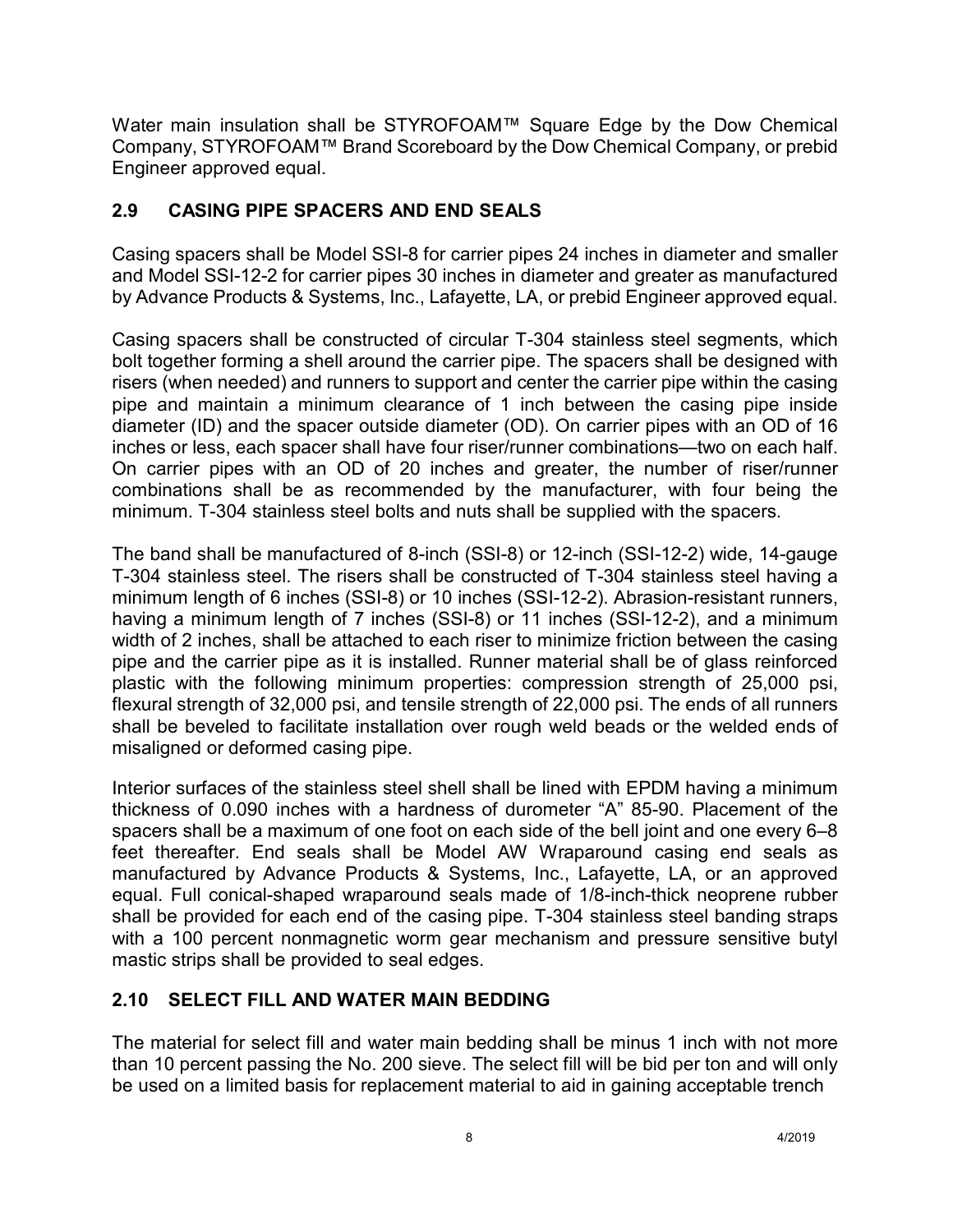compaction. Water main bedding material will be used for both PVC and ductile iron water main. Water main bedding material will be incidental to the various bid items.

## **2.11 TRENCH STABILIZATION MATERIAL**

The material for trench stabilization shall consist of 3/4- to 4-inch crushed angular, wellgraded material. Larger material may be used if necessary to stabilize the bottom of the trench. The trench stabilization material will be used as directed by the Engineer. The use of trench stabilization material will not eliminate the need for water main bedding material.

# **2.12 VALVE BOX MARKERS**

Valve box markers shall be a minimum of 3 3/4 inches wide and 78 inches in length. The markers shall be blue in color. The markers shall be ultraviolet resistant and stable in all weather conditions. The markers shall be Composite Composition Utility Markers as manufactured by Carsonite International or prebid Engineer approved equal. The markers shall be labeled "CAUTION WATER PIPELINE—CALL BEFORE DIGGING."

# **2.13 WATER SERVICE LINES AND CONNECTIONS**

**SERVICE LINES:** Water service lines 2 inches in diameter and smaller shall be U.S. Government Type K soft copper tubing (unless noted otherwise). Polyethylene pressure pipe may be used when noted. Service lines shall meet the following requirements:

#### *Copper Service Line*

Reconnection of services shall be copper. Approved makes of copper are as follows: Cerro, Mueller Copper Company, Cambridge-Lee Copper, Halstead, and Wolverine. Fittings and valves shall meet the requirements of AWWA C800 and ASTM B62 for Type K soft copper (no lead).

#### *Polyethylene Service Line*

Polyethylene service lines 2 inches in diameter and smaller shall be Cross-Linked High Density Polyethylene (HDPE) Pressure Pipe and shall meet the requirements of AWWA C904-06, AWWA C901 250 PSI, SDR-7 (IPS for pipe and fittings). PE 4710 pipe compounds shall conform to ASTM D3350 and minimum cell class PE 445574C CC3.

When boring, the service line shall be replaced from the main to the curb stop.

Water service lines 4 inches in diameter and greater shall be ductile iron or C900 PVC pipe as specified in Section 2.1.

#### *Tapping Saddles*

Service Line Reconnections To the Water Main: Service tap saddles shall have stainless steel bolts and nuts and be sized for C900 Water Main. Service Tap Saddles shall be "Ford FS300 series", "Smith Blair 372", "Romac 306" or approved equal.All cost for furnishing and installing service line reconnections shall be included in the bid item (Reconnect Existing 1" Water Service).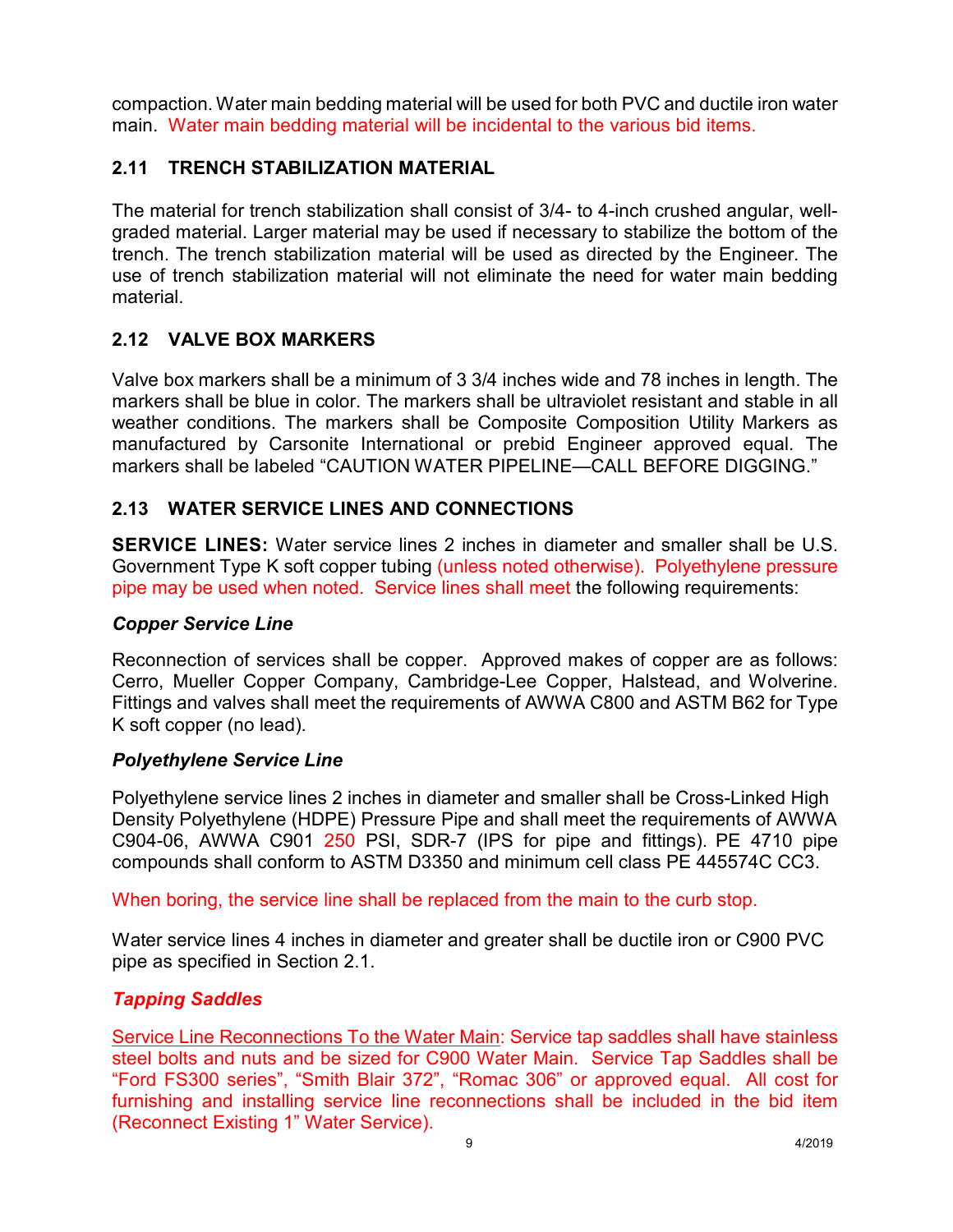#### *Curb Stops and Boxes*

Curb stops shall be of the ball valve design with packed end joints and be of the Minneapolis pattern. Curb stops shall be as manufactured by A Y McDonald #5614, Mueller H-10300, or Ford B66-444M. Curb boxes shall be of the extension type, specifically designed for the Minneapolis pattern curb boxes and of suitable length for the required depth.

#### **2.14 POLYWRAP**

Polyethylene encasement shall be Group 2, 8-mil nominal thickness, linear low density, flat tube polyethylene film, which meets the most current requirements of AWWA C105- 10, ANSI A21.5-10, ASTM D4976 and NT4112-10.

Polyethylene encasement shall be installed in accordance with AWWA C600 and ANSI/AWWA C105/A21.5 and also in accordance with all recommendations and practices of the AWWA M41, Manual of Water Supply Practices – Ductile Iron Pipe and Fittings. Specifically, the wrap shall be overlapped 1 foot in each direction at joints and secured in place around the pipe, and any wrap at tap locations shall be taped tightly prior to tapping and inspected for any needed repairs following the tap.

All buried water main fittings, appurtenances and ductile iron pipe shall be encased in polywrap, meeting the requirements as listed above. Polywrap shall be incidental to the various water main bid items.

#### **2.15 TEMPORARY WATER/WATER MAIN BYPASS PIPE**

Temporary water/water main bypass pipe and associated appurtenances that may come into contact with water shall meet the requirements of NSF/ANSI Standard 61: Drinking Water System Components—Health Effects and NSF/ANSI 61 Annex G, NSF/ANSI 372. All PVC piping systems shall be manufactured in full conformance with the most current edition of AWWA C900 and C905 Standards. All PVC pipe shall meet NSF/ANSI Standard 61—Drinking Water System Components, Health Effects and NSF/ANSI 61 Annex G, NSF/ANSI 372. Approved Products: CertainTeed—Certa-Lok Yelomine or prebid Engineer approved equal.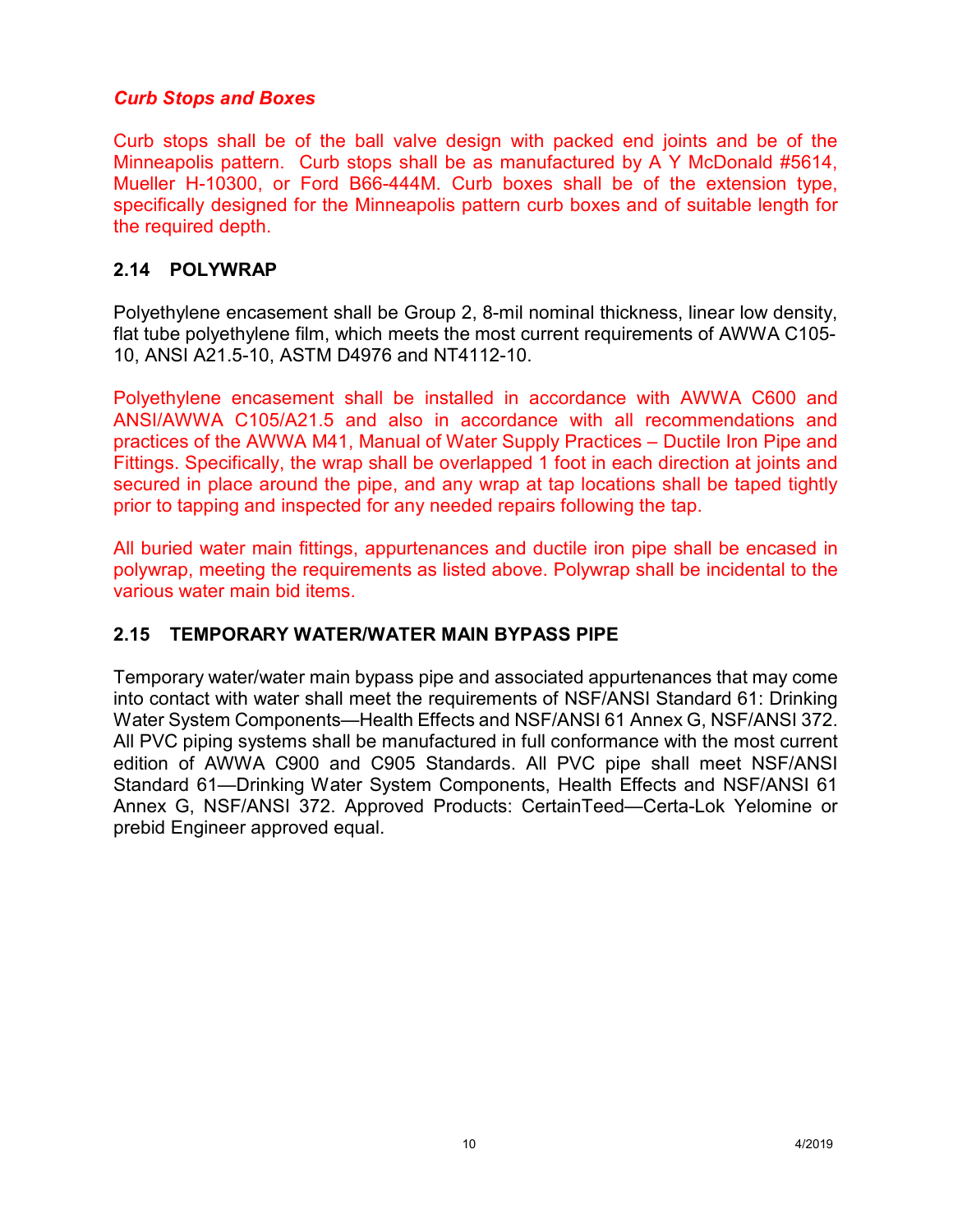# **3.0 CONSTRUCTION REQUIREMENTS**

No valve or other control on the existing water distribution system shall be operated for any purpose by the Contractor.

All fittings, valves, hydrant extensions, etc., will be left open until inspected and measured by the Engineer. When necessary, the Engineer will provide grade stakes for alignment. The Contractor shall carry line and grade into the trench by means of approved survey methods. At no time shall the Contractor or his employees change the grade without approval of the Engineer. If underground interference is encountered at the assigned grade, the Contractor shall notify the Engineer for alternate alignment. The Contractor shall furnish help when requested to stake and measure water main.

# **3.1 REMOVE WATER MAIN**

Water main shall be removed at the locations shown on the plans or as directed by the Engineer. The removal of valves and fittings shall be considered incidental to the work. Disposal of water main and fittings shall also be considered incidental.

# **3.2 SALVAGE WATER MAIN, VALVES, AND FIRE HYDRANTS**

Water main, valves, or fire hydrants shall be salvaged at the locations shown on the plans or as directed by the Engineer. All salvaged items shall be properly disconnected and transported to the City Water Shop and neatly stockpiled. The Water Shop shall be contacted 24 hours prior to delivery of the materials.

# **3.3 WATER MAIN PIPE**

Water main shall be installed in the locations shown on the plans or as directed by the Engineer. Ductile iron water main shall be installed in full conformance to the most current addition of AWWA C600, and PVC water main shall be installed in full conformance to the most current edition of AWWA C605. Water main shall not be installed in frozen ground or in water, and no water will be allowed to run into or through the pipe. Before installing water main, it shall be cleaned of all foreign matter and kept clean thereafter. Open ends shall be protected at all times to prevent the entrance of dirt, trench water, animals, or foreign matter into the pipe. The bell and spigot shall be wiped clean and sufficient lubrication placed on the gasket and spigot before the pipe is pushed fully into the bell. The lubricant shall be approved for use with potable water.

Field cut spigot ends of push-on joints shall have a square end with beveled edge equal to a factory cut prior to being pushed into the bell. Every pipe shall be bedded uniformly throughout its length with water main bedding material. Care shall be taken to not have any part of the pipe bearing on rocks or stones.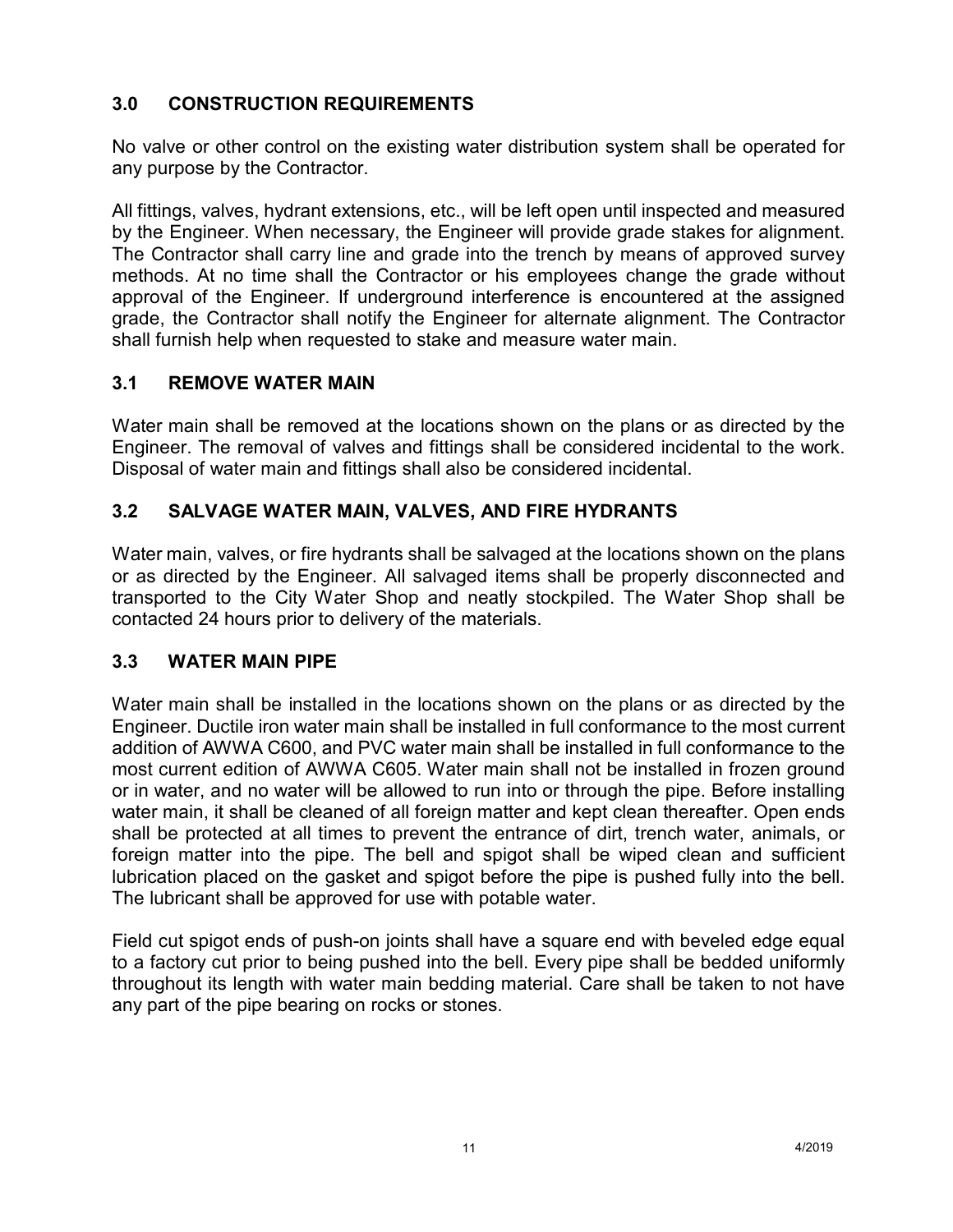Water main shall have a minimum of 6 feet of cover unless otherwise noted on the plans. If 6 feet of cover to the top of the pipe cannot be achieved or maintained, the Engineer shall be notified. If less than 4 feet of cover to the top of the pipe is expected, insulation shall be used to protect the water main from freezing. The Engineer shall determine if insulation is required if the cover depth is between 4 and 6 feet to the top of the pipe. Whenever insulation is required for water main, individual water services should be evaluated for insulation requirements. The insulation work shall be in accordance with the special provisions, drawings, and manufacturer's recommendations.

# **3.4 EXTRA DEPTH WATER MAIN PIPE**

Extra depth water main shall be installed in the locations shown on the plans or as directed by the Engineer. Extra depth water main is water main that is installed using the open cut method resulting in 8 feet or more of cover as measured from the top of the pipe to the finished surface elevation. Water main installed with 6 to 8 feet of cover is considered normal depth water main installation.

## **3.5 TRACER WIRE**

Tracer wire shall be installed with PVC and ductile iron water mains. The wire shall be installed along the lower quadrant of the pipe, but the pipe shall not be laid directly on the wire. Ground rods shall be installed adjacent to connections to existing piping and in the locations specified on the plans. The tracer wire shall be brought to each fire hydrant and connected to a 60-inch ground rod that extends up to the bottom of the breakaway flange. The ground rod shall be duct taped to the fire hydrant barrel in at least four locations below the ground surface. The tracer wire shall be spliced only if approved by the Engineer. All underground splices shall be inspected by the Engineer prior to backfilling. The tracer wire system is considered incidental to the installation of the water main and its appurtenances. The Contractor shall review test methods with the Engineer and be responsible for testing the tracer wire system for conductivity. Testing for conductivity shall be completed after the service lines have been tapped. If the tracer wire system does not function as intended, the Contractor shall repair the system to the satisfaction of the Engineer.

#### **3.6 POLYETHYLENE ENCASEMENT**

All buried ductile iron water main, fittings, valves, rods, hydrants, and appurtenances shall be encased in polyethylene in full conformance with the most current edition of AWWA C105, Method A for tube-type installation with 8-mil nominal thickness. The polyethylene shall be cut 2 feet longer than the pipe section and shall overlap the ends of the pipe by 1 foot. The polyethylene shall be gathered and lapped to provide a snug fit and shall be secured at quarter points and each end with polyethylene tape. The polyethylene shall prevent contact between the pipe and bedding material but is not intended to be a completely airtight and watertight enclosure. Damaged polyethylene shall be repaired in a workmanlike manner using polyethylene tape or shall be replaced. The polyethylene encasement is considered incidental to the installation of the water main and appurtenances.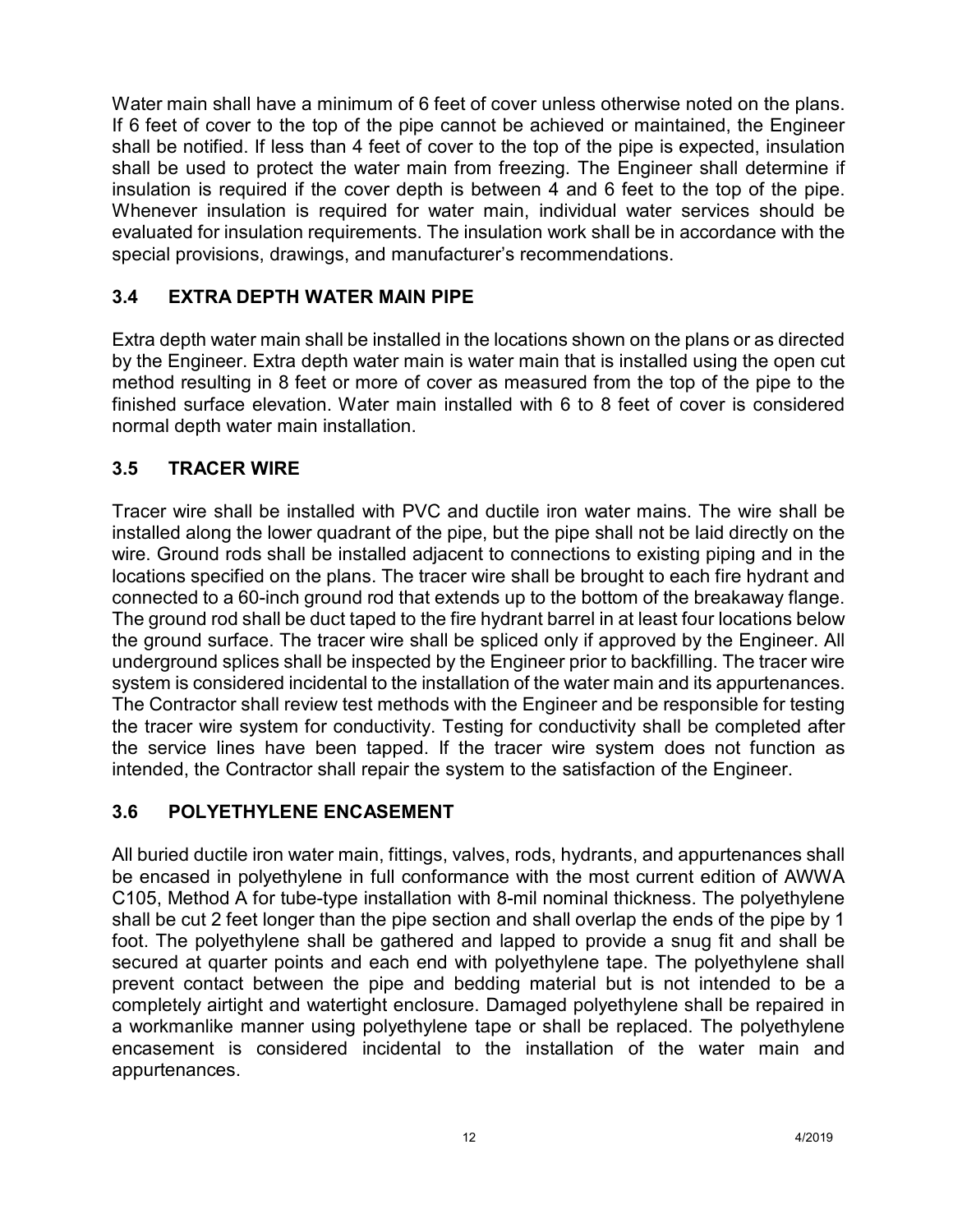# **3.7 WATER MAIN CONNECTIONS**

Water main shall be connected to and extended by utilizing one of the following methods unless otherwise specified:

- A. Connect to Existing Water Main: The Contractor shall remove an existing plug, cap, reaction blocking or hydrant, prepare the end of the existing water main, and complete the new water main connection.
- A. Cut and Tie to Existing Water Main: The Contractor shall cut into an existing water main, prepare the end of the existing water main, and complete the new water main connection.
- B. Smith Tap: The Contractor shall excavate a trench at the water main to perform a smith tap into the existing water main. The Contractor will furnish and install the tapping sleeve, valve, and valve box and then backfill the trench.

When using methods A or B, interruption of service to surrounding properties will be minimized; the Contractor shall have all materials for the connection on site, and to the extent possible, shall have fittings assembled and tied prior to cutting the existing water main and making the connection. When necessary, pipe cutting shall be neat and completed in a workmanlike manner without damage to the pipe, interior lining, or exterior coating. Cutting shall be performed with an approved mechanical cutter, using a wheel cutter when applicable and practical. Piping systems shall be cleaned and swabbed with a bleach solution to minimize contamination.

#### **3.8 WATER SERVICES**

All water service disconnections, connections, or taps to the water main system shall be made by the Contractor. Service connections or taps to new or existing water main will not be permitted until the subject water main has passed the necessary disinfection requirements. All service taps/saddles must be adequately supported prior to backfilling. The Contractor must coordinate all service connections or disconnections. Where hydrostatic pressure testing cannot be performed, the leak free connection shall be visually verified by a City Representative. Service connections or disconnects are made using one of the following methods unless otherwise specified:

- A. Water Service Trench: The Contractor is responsible to excavate a trench between the new water main and the proposed curb stop location, which in most cases is located at the property line unless otherwise specified to allow installation of the tap, water service, and curb stop. The trench shall then be backfilled.
- B. Water Service Boring: Where indicated on the drawings or allowed by the Engineer, the Contractor shall bore the water service from the curb stop location to the water main to allow installation of the tap, water service, and curb stop. The excavated bore pits shall then be backfilled. Water service bores must terminate within 3 feet of the targeted location. Payment may be adjusted if this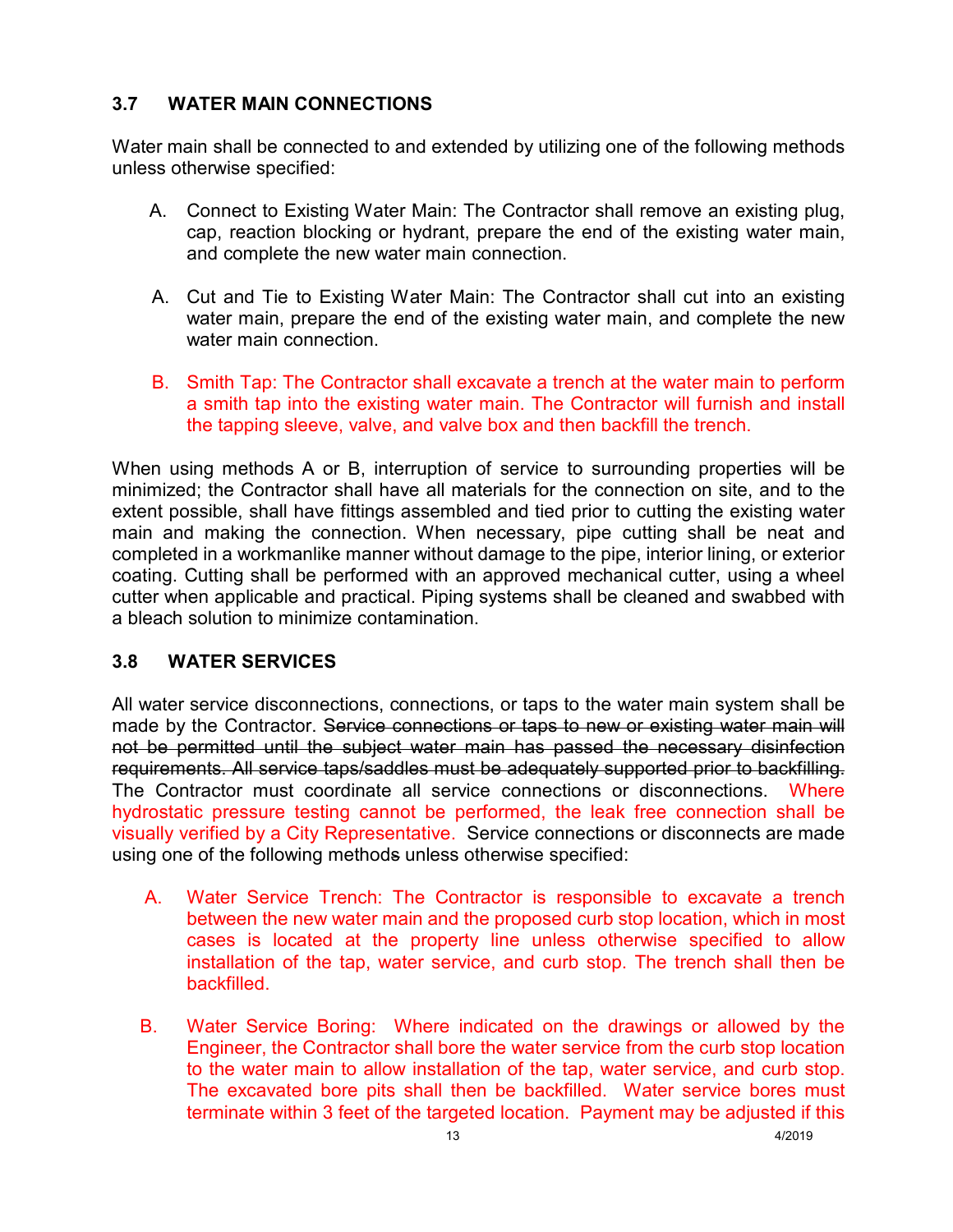requirement is not met. If a pneumatic bore hog is used, then services must be installed starting from the curb stop and ending at the water main to ensure that the new service line connects to the existing without an offset in the line. A pneumatic bore hog may only be used for water service bores that are 65 feet in length or less due to the absence of directional control and the greater risks of drifting. A pneumatic bore hog may not be used if a "directional bore" or "directional drill" is specified or called out.

Water services shall have a minimum of 6 feet of cover unless otherwise noted on the plans. If 6 feet of cover to the top of the service cannot be achieved or maintained, the Engineer shall be notified. If less than 4 feet of cover to the top of the service pipe is expected, insulation shall be used to protect the water main from freezing. The Engineer shall determine if insulation is required if the cover depth is between 4 and 6 feet to the top of the service pipe. The insulation work shall be in accordance with the special provisions, drawings, and manufacturer's recommendations.

Water service curb stop valves and boxes shall be installed by the Contractor in accordance with the City Water Service Installation detail. Curb stops for water services shall be installed where shown on the plans or staked in the field and shall be located within City boulevards where it is practical.

Water service taps to the water main system will be made by the Contractor with the following requirements:

- A. Where the interruption of water services is prohibited, the contractor shall tap the service "live". If the service is tapped in a low pressure or no pressure situation, the tap shall be left exposed until the main pressure has been restored and a water tight connection has been verified.
- B. Service connections or taps to new or existing water main will not be permitted until the subject water main has passed the necessary disinfection requirements. Per the City's Water Service Installation detail, service taps/saddles must be adequately supported with concrete blocking prior to backfilling and the service saddle and service line shall be bedded with sand or other such material to provide a uniform and consistent bed to 2-inches above both the spring line of the pipe and around the corporation stop.
- C. The service taps operation, installation of tapping saddles and service corporation stops shall be in accordance with the manufacturer's recommendation. Water services shall not be tapped off water mains 16 inches and larger in diameter unless approved by City Engineering.
- D. The hole drilled or cut in the main shall be equal to the stated nominal size of the threaded tap on the saddle.
- E. Holes cut in PVC water mains shall be accomplished with a ribbon-type cutter. Drills and hole saws are prohibited. Ribbon cutters shall be advanced slowly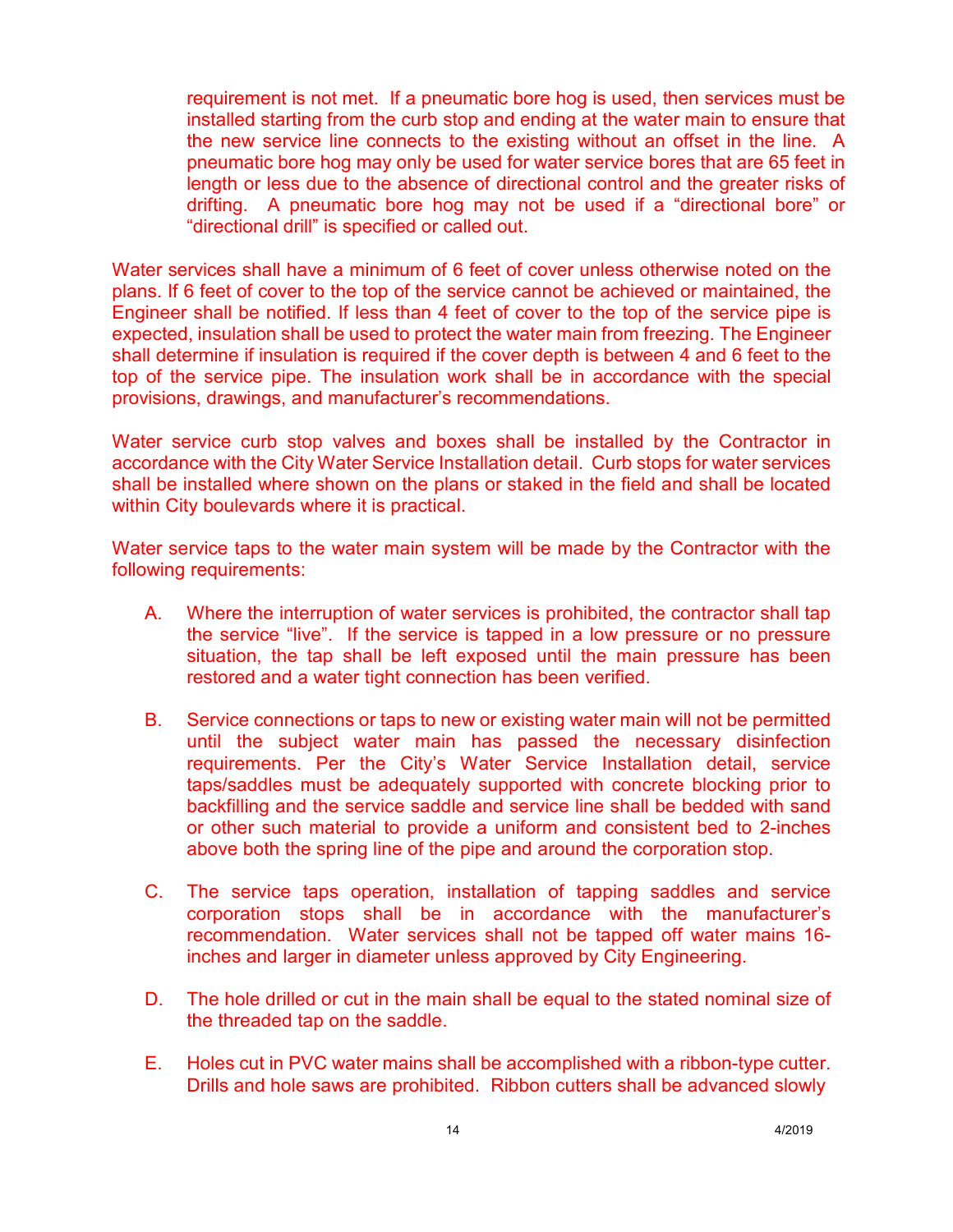and not forced through the pipe wall. Forcing the bit will cause undue heat or fracturing of the PVC material.

- F. Holes cut in DIP water mains may be accomplished by either drilling or the use of a hole saw.
- G. The outside of the pipe shall be cleaned thoroughly of all dirt, grease, oil and other foreign matter prior to installing the saddle.
- H. Bolts shall be drawn up in an acceptable pattern and torqued to the manufacturer's specifications.
- I. Corrosion Protection: The water tap material shall be protected from corrosion by use of V-Bio Polywrap. The minimum polywrap width shall be 3 feet. The wrap shall be held firmly in place with tape. Backfilling operations shall be conducted as to not damage or displace the wrap.
- J. Ball valve corporation stop support: The ball valve corporation stop shall be supported as shown in the Water Service Installation detail.
- K. Effort should be made to tap the water main perpendicular to the curb stop.

#### **3.9 VALVES AND FITTINGS**

- A. Valves and fittings shall be installed at the locations shown on the plans or as directed by the Engineer. Valves and fittings shall be installed in accordance with the most current edition of AWWA C600 and encased in polyethylene in accordance with the most current edition of AWWA C105. Valve and fitting locations shall be field verified and recorded on the as-built drawings by the Engineer. Valves and fittings shall remain exposed until the Engineer has visually inspected and measured the as-built locations.
- B. Proper concrete blocking shall be installed under all valves. In addition, valves 12 inches in diameter and greater shall be installed with two restrainer devices per valve. A valve nut extension shall be installed on valves with more than 8 feet of cover as measured from the top of the pipe to the finished surface elevation.

#### **3.10 VALVES BOXES**

- A. Valve Box Adjustment: The Contractor shall adjust the valve boxes to the final grade as shown on the standard plates.
- B. Valve Box Extension: The Contractor shall extend existing valve boxes if the existing box has inadequate adjustment length remaining or if extra depth water main had been installed that requires the use of an extension.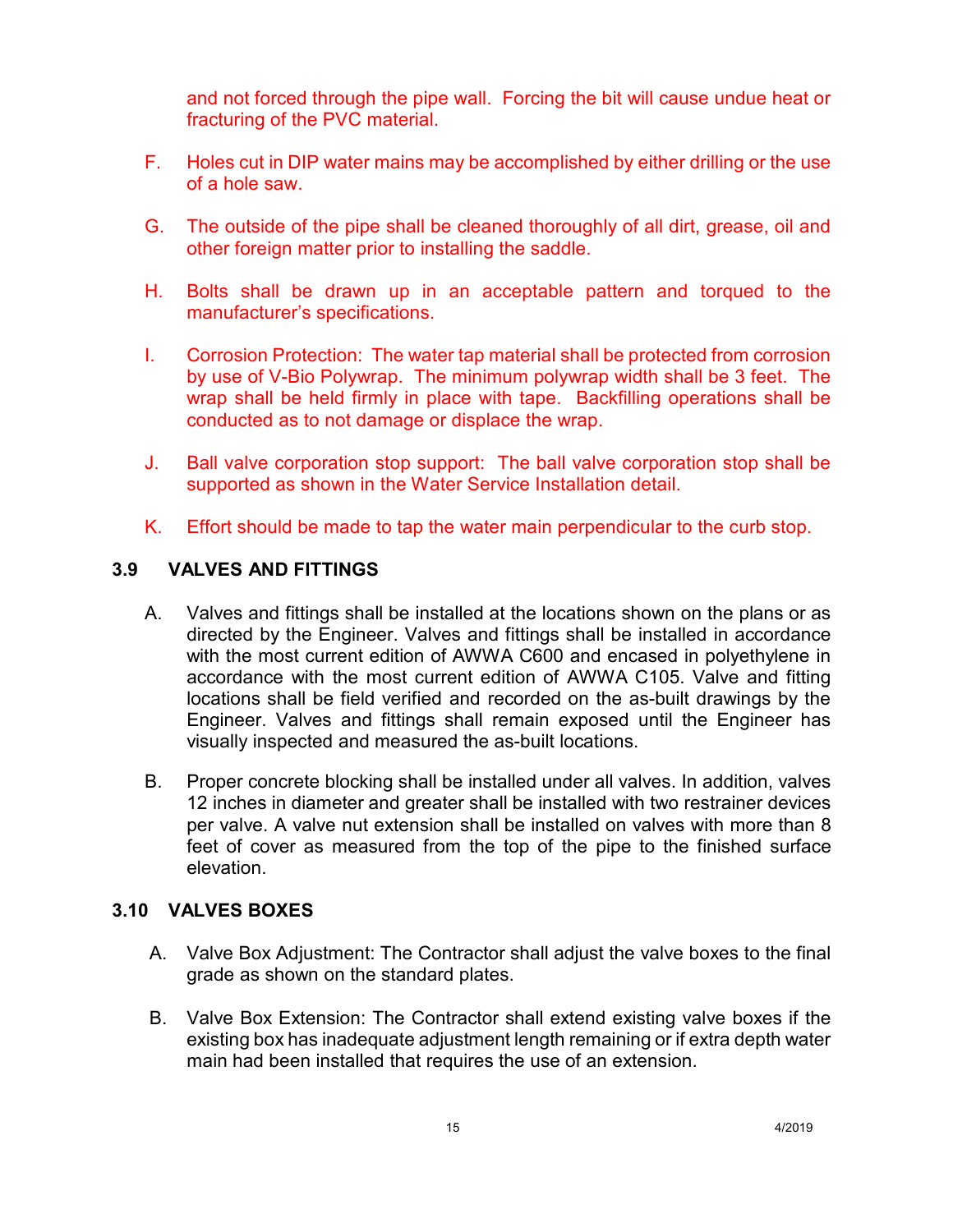- C. Valve Box Replacement: The Contractor shall replace existing valve boxes as specified. This work includes excavating to the existing valve and removing the existing valve box. A new valve box shall be installed and the trench backfilled.
- D. Valve Box Markers: Valve markers shall be installed for all valves outside of the street right-of-way that are not in paved areas unless otherwise indicated.
- E. The Contractor shall ensure that valve boxes are plumb prior to backfilling.
- F. Valve stems within valve boxes shall be clear of any debris. Contractor is responsible for checking stems and boxes so they can be freely operated after backfilling operations, prior to paving, and at project completion.

## **3.11 FIRE HYDRANTS**

Fire hydrants shall be installed at the locations and elevations as shown on the plans or as directed by the Engineer and in accordance with the most current edition of AWWA C600. The centerline of the nozzles shall be a minimum of 18 inches above the finished surface elevation but no higher than 24 inches. The bottom of the breakaway flange shall be 2 to 4 inches above the finished surface elevation. Fire hydrants shall be installed 3 to 5 feet behind the back of curb unless otherwise indicated on the plans, stand plumb, and have their nozzles parallel with or at right angles to the street centerline, with the pumper nozzle facing the street. Hydrant markers shall be affixed after each hydrant becomes operational.

Flushing hydrants installed for testing purposes shall be removed once testing has been completed. If the flushing hydrants will remain in place for the duration of a winter season, they shall be installed behind the existing or proposed curb and gutter.

Hydrant leads shall be a minimum of 6 inches in diameter and have a gate valve located as close as possible to the tee. Hydrant lead valve shall be mechanically restrained and attached to the tee. Restrainer devices will be required on all bends. Hydrants shall be set on a concrete block to prevent settlement. Concrete thrust blocks shall be installed against undisturbed soil to prevent movement of the hydrant lead.

Hydrant bases shall be backfilled with a minimum of 1/3 cubic yard of 1 1/2-inch crushed rock to facilitate drainage. The crushed rock shall extend to 6 inches above the weep hole and be covered with two layers of heavy felt paper or heavy construction plastic. Before installing the ground rod or tracer wire, the fire hydrant barrel shall be encased in polyethylene up to the ground surface. The weep holes shall not be covered by the polyethylene. A 60-inch ground rod shall be taped to the fire hydrant barrel at a minimum of four locations and be extended to the bottom of the breakaway flange. Tracer wire shall be attached to the bottom of the ground rod.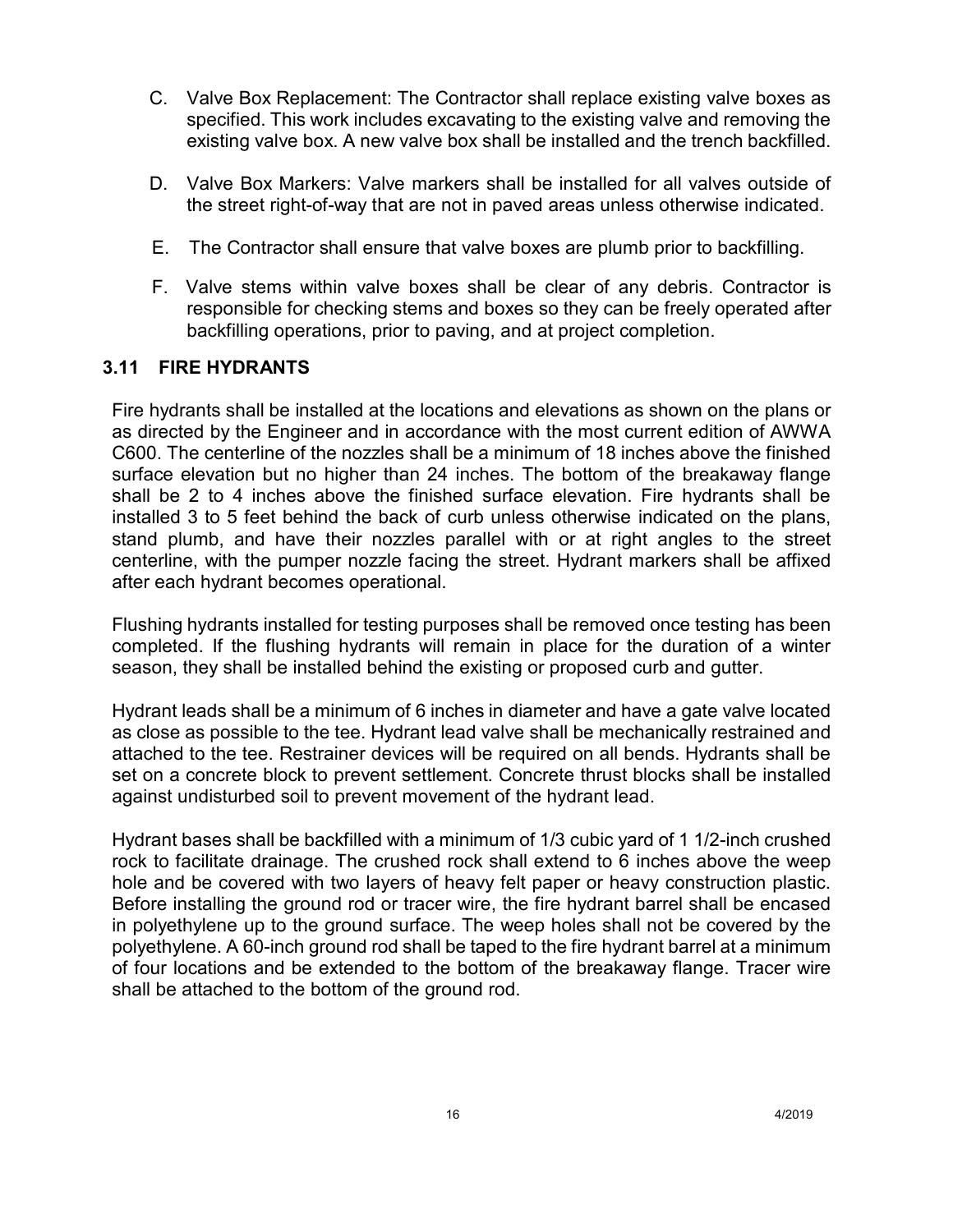# **3.12 FIRE HYDRANT EXTENSION**

Fire hydrant extensions shall be installed to ensure the hydrant nozzle is at the correct elevation. The Contractor shall remove and reinstall the top section of the fire hydrant as part of this work.

# **3.13 CONCRETE THRUST BLOCKS**

The Contractor shall brace all fittings including mechanical joint caps by means of poured concrete or precast concrete thrust blocks. No wood shimming or bracing will be allowed in conjunction with the concrete blocks. Poured concrete blocking shall have a compressive strength of not less than 3,000 psi. Concrete shall be poured against undisturbed earth. Care shall be taken not to cover up joints, bolts, and fittings with concrete. If a concrete thrust block cannot be poured due to poor soil condition or inadequate support for blocking, restrained joints shall be utilized. The cost for blocking is considered to be incidental to the installation of the pipe, fire hydrant or valve.

# **3.14 DISINFECTION AND BACTERIOLOGICAL TESTING**

The Contractor shall place sufficient chlorine tablets or chlorine powder in the water main as it is installed as required by the most current addition of AWWA C651 disinfection standards. Once water main construction is complete, the Contractor shall request to have the pipe segment filled by City personnel.

The chlorinated water shall remain in the water main for a minimum of 24 hours. Upon completion of the minimum contact time, the Contractor shall flush the water main. In order to prevent corrosion damage to the pipe lining, heavily chlorinated water shall not remain in contact with the water main for more than 72 hours. The water main shall be adequately flushed to remove all heavily chlorinated water and remaining particulates.

The Contractor will be responsible for disposal of heavily chlorinated water such that residual levels of chlorine in the discharge water do not exceed 0.05 mg/L when entering the Waters of the State.

Once flushing is complete, the Contractor will collect a water sample from an acceptable source for coliform bacteria testing. A minimum of 2 consecutive passing tests will be required for every 1,200 feet of water main installed. If the 2 consecutive coliform bacteria tests pass (coliform bacteria absent), the water main can be put into service and service lines tapped. If the coliform bacteria test fails (coliform bacteria present), the Contractor must reflush and resample. If the coliform bacteria test fails after the second attempt, the Contractor shall rechlorinate the water main by the continuous feed or slug method (liquid chlorine injection through a service tap) until the coliform bacteria test passes. If water services have been installed then they shall also be flushed and disinfected to pass the bacteriological testing.

This testing is considered incidental to the installation of the water main and its appurtenances.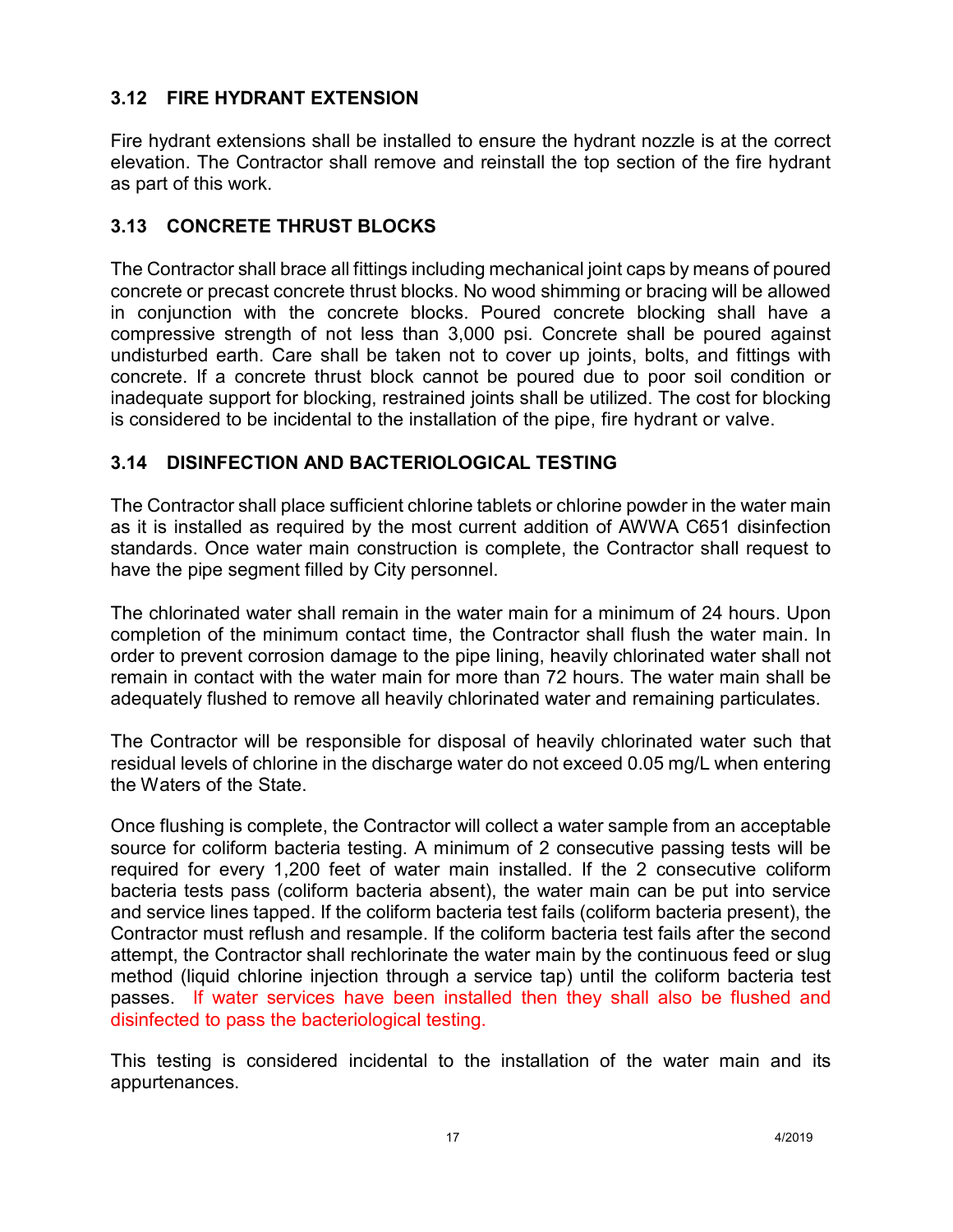# **3.15 HYDROSTATIC PRESSURE TESTING**

Upon completion of the water main and water service installation,  $\ddot{a}$  they shall be hydrostatically tested using the following guidelines:

- A. For water mains 12 inches and smaller, a pressure of 120 psi shall be maintained for a period of two hours and segments of pipe to be tested shall not exceed 1,200 lineal feet. The Engineer or his appointed representative shall observe the pressure gauge readings before acceptance of the test.
- B. For water mains larger than 12 inches, a pressure of 150 psi shall be maintained for a period of four hours and segments of pipe to be tested shall not exceed 1,200 lineal feet. The Engineer or his appointed representative shall observe the pressure gauge readings before acceptance of the test.

If at any time during the test the pressure drops below the specified test pressure, repressurize the pipe by pumping in potable water in sufficient quantity to bring the pressure back to the original test pressure. Accurately measure the amount of water required to repressurize the system to the initial test pressure. Maximum allowable leakage rate:

$$
L = \frac{(N)(D)(P)^{0.5}}{7,400}
$$

Where:

 $L =$  allowable leakage, in gallons per hour. N = number of pipe joints in test section.

- D = nominal pipe diameter, in inches.
- P = average test pressure, in pounds per square inch.

If the average measured leakage per hour exceeds the maximum allowable leakage rate, repair and retest the water main. Repair all visible leaks regardless of the amount of leakage. No installation will be accepted without a passing hydrostatic pressure test.

Pressure testing of the water main shall include the installed water services (unless noted otherwise) and is considered incidental to the installation of the water main. All water main that cannot be hydrostatically tested such as connections to existing mains shall be tested uncovered at system pressure to observe visible leaks as directed by the Engineer.

# **3.16 INTERRUPTION OF SERVICE**

The Contractor shall notify all customers affected by any interruption of water service at least 24 hours before the interruption of water service. Customers shall be verbally notified and provided an interruption of service notice. In the event a consumer cannot be verbally notified, the Contractor shall secure the interruption of service notice provided by City Engineering to the most frequently used entrance. The Contractor shall initiate valve operation requests with the City of Huron Water Department.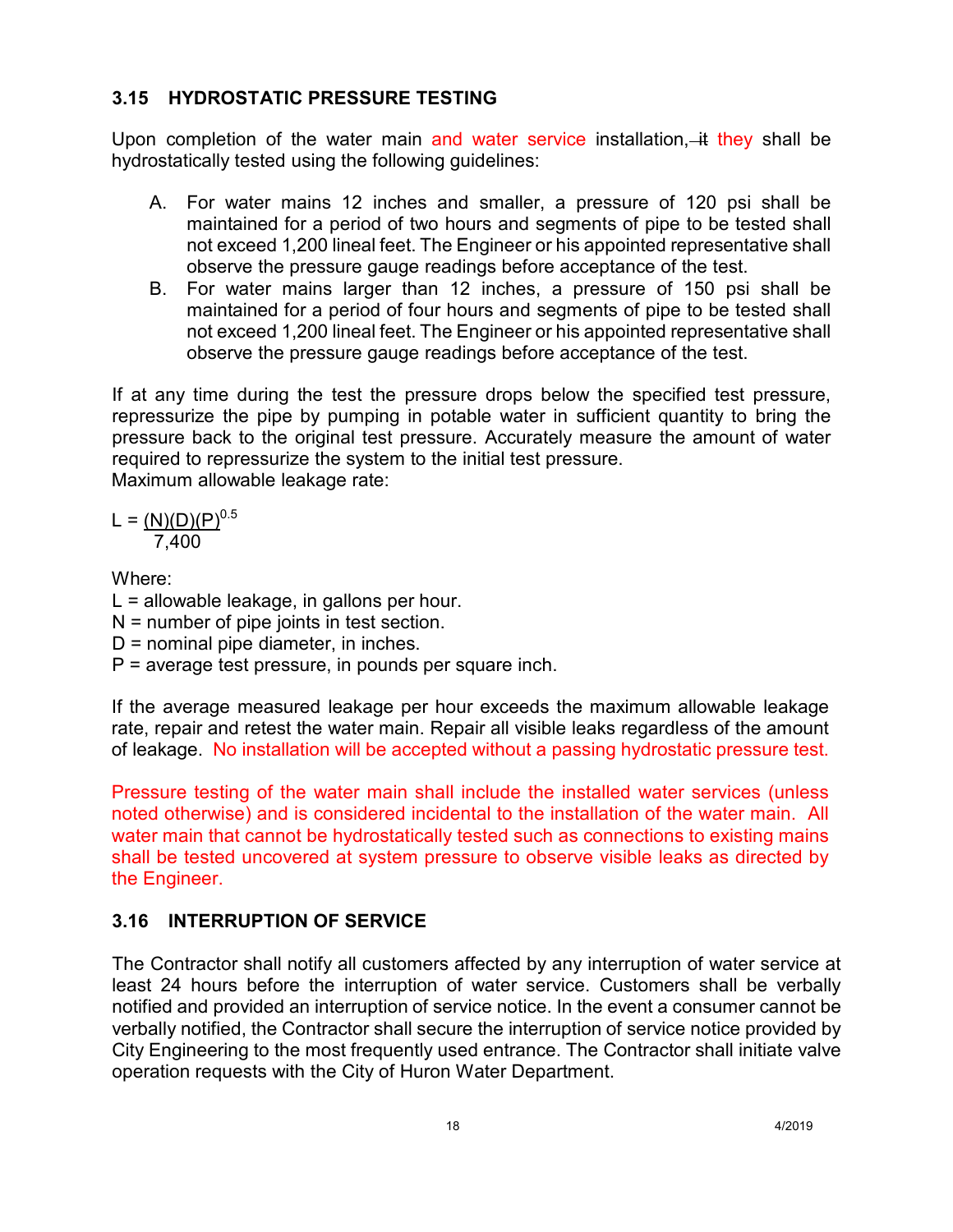# **3.17 DISINFECTION, BACTERIOLOGICAL, AND PRESSURE TEST SEQUENCING**

Sequencing shall be followed by the Contractor unless an alternative sequencing plan is provided in writing by the Contractor and approved by the City prior to performing any of the required sampling or pressure testing:

- A. Once water main construction is complete, the Contractor can begin filling the water main.
- B. Upon completion of the minimum chlorine contact time, the Contractor shall begin purging air from line segment.
- C. Once air has been purged from the line segment, the line segment shall be hydrostatically tested in accordance with these specifications.
- D. The Engineer or his appointed representative shall observe the pressure gauge readings before acceptance of the test. The Contractor shall provide evidence to the Engineer or his appointed representative that the test hydrant lead valve is in the open position prior to initiating the pressure test.

Should the test disclose damaged or defective materials or leakage greater than that permitted, the Contractor shall at his own expense locate and repair and/or replace any defective materials. The test shall be repeated until the leakage is within the permitted allowance.

- E. Once a passing hydrostatic test has been obtained, the water main shall be adequately flushed by City personnel. The Contractor will be responsible for disposal of heavily chlorinated water.
- F. Once flushing is complete, the line segment shall be bacteriological tested in accordance with these specifications.

The Contractor shall furnish all pumping equipment, labor, gauges, and other appurtenances required for the pressure test. This testing is considered incidental to the installation of the water main and appurtenances.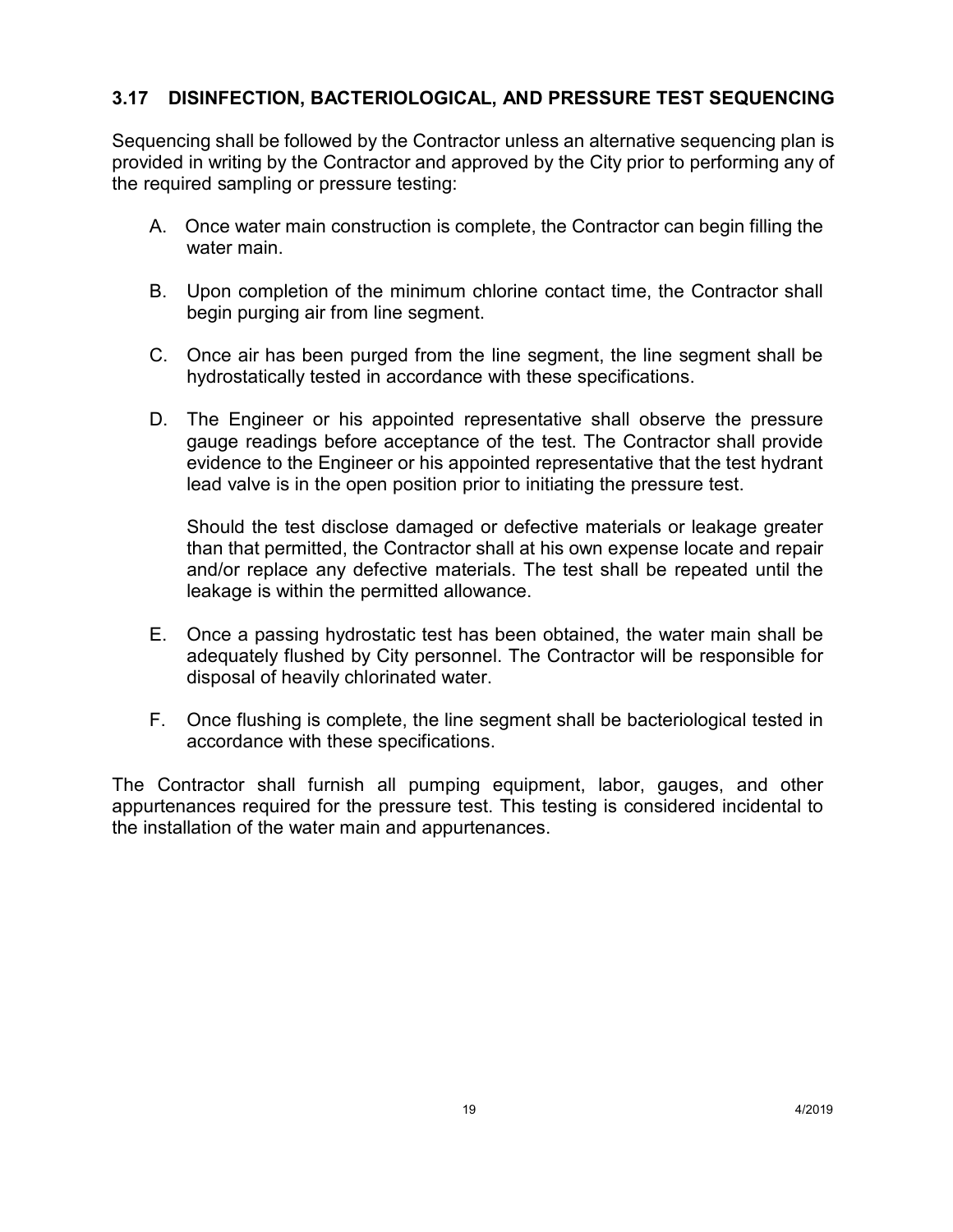# **3.18 UNDERGROUND INTERFERENCE**

The location of existing underground public or private utilities may be shown on the plans, as reported by the various utility companies and the City, but this does not relieve the Contractor of the responsibility of determining the accuracy or completeness of said locations. The Contractor shall determine the location of all underground ducts, conduits, pipes, or structures, which will be affected by the work, and shall take steps necessary to support, protect, remove, or relocate said structures by any means suitable to the owners of the structure involved and the Engineer. In those instances where their relocation or reconstruction is impracticable, a deviation from line and grade may be ordered by the Engineer. The Contractor shall be responsible for notifying the various utility companies if the Contractor's work will expose, affect, or endanger any existing utility. All cost of investigation and any necessary protection, support, removal, or relocation of said structures shall be included in the contract bid price for installing water main unless specifically provided for in the bid items. The Contractor shall not begin construction until all utility companies have been contacted and their respective underground utilities have been located and marked.

The bid item "Locate Utility" will be used to locate waterlines only if the service location marked exceeds the actual service location by 4 feet in either direction and additional excavation is required. The bid item "Verify Utility" will be used only when it is necessary to excavate down to the utility to determine if any vertical and/or horizontal conflicts exist between existing utilities and the proposed new waterlines to be installed as shown on the plans. All costs of other exploratory investigation/excavation necessary for determining the location and depth of utilities shall be included in the contract bid price for installing pipe.

# **3.19 EXCAVATION**

Trenches shall be excavated on lines furnished by the Engineer. Excavation shall be classed as either rock or earth excavation. Rock excavation shall consist of solid rock lying in its natural bed, which requires fracturing for its removal, as defined under "Rock Excavation," and boulders one cubic yard in volume or greater. All other materials shall be classed as earth excavation.

# *A. Earth Excavation*

Water mains shall be installed using the open cut method, except that where conditions warrant, the Engineer may permit the use of short tunnels. In unstable soil, the trench shall be supported by shoring or sheeting as required to prevent caving. Sheeting shall be withdrawn after the pipe has been properly covered.

Wherever, in the opinion of the Engineer, the bottom of the trench does not afford a reliable or suitable foundation, the trench shall be excavated to such additional depth as is required and replaced with trench stabilization material. Pipe bedding material will always be required in addition to trench stabilization material.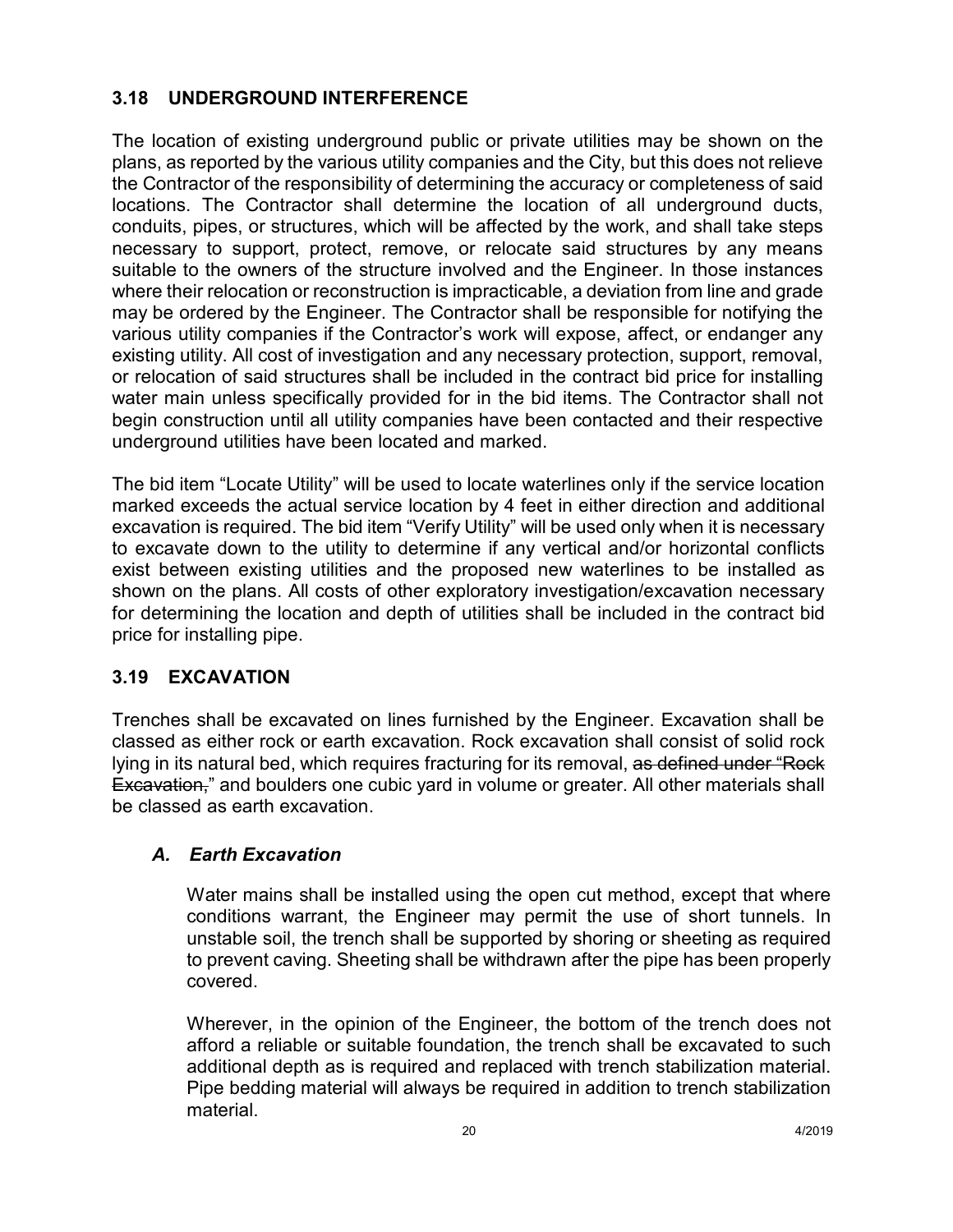## **3.20 SHEETING AND BRACING**

If City, state, or federal regulations dictate the necessity of sheeting, bracing, or pulling a trench box or shield, the cost of such sheeting, unless a special price is called for in the contract proposal form, shall be included in the contract bid price for installing water main.

#### **3.21 DEWATERING**

Water main installation shall be accomplished in a relatively dry trench. Joints shall not be connected under water. If ground water is encountered, the Contractor shall dewater the trench with suitable pumps and equipment. Lowering of the groundwater level shall be by means of wells, well points, or other suitable means.

Water resulting from the dewatering operation shall be disposed of in a manner approved by the Engineer and South Dakota Department of Environment and Natural Resources (DENR). It shall not be pumped onto private property without the property owner's approval. Any damage to property, either public or private, shall be rectified to the satisfaction of the owner and the City. If dewatering operations are expected, construction documents shall describe methods for providing temporary erosion control devices or note that a dewatering permit has been issued by the South Dakota DENR.

When dewatering is paid for, it shall be considered as dewatering only when a manifold or pump and system of well points is installed to lower ground water such that excavation and construction can take place. The process of pumping water out of the trench with a suction hose and pump will not be considered as dewatering.

#### **3.22 SURFACE RESTORATION AND CLEANUP**

Unless stated specifically to the contrary in the Special Information Provisions, the Contractor shall replace all surface material and shall restore paving, curb and gutter, sidewalks, fences, trees, sod, topsoil, and other items disturbed to a condition equal to or better than that before the work began, furnishing all labor, materials, and equipment necessary to do this work. Traveled streets shall be kept open and maintained by the Contractor after backfilling and before surfacing or final inspection. The cost of all such work shall be absorbed in the unit price bid for pipe installation unless otherwise specified in the Special Information Provisions or Bid Proposal.

#### **3.23 GENERAL**

The Engineer or his/her representatives shall have access at all times to all parts of the job, and the Contractor must furnish such personnel, facilities, equipment, tools, and materials as are necessary to make whatever tests and inspections that are deemed necessary.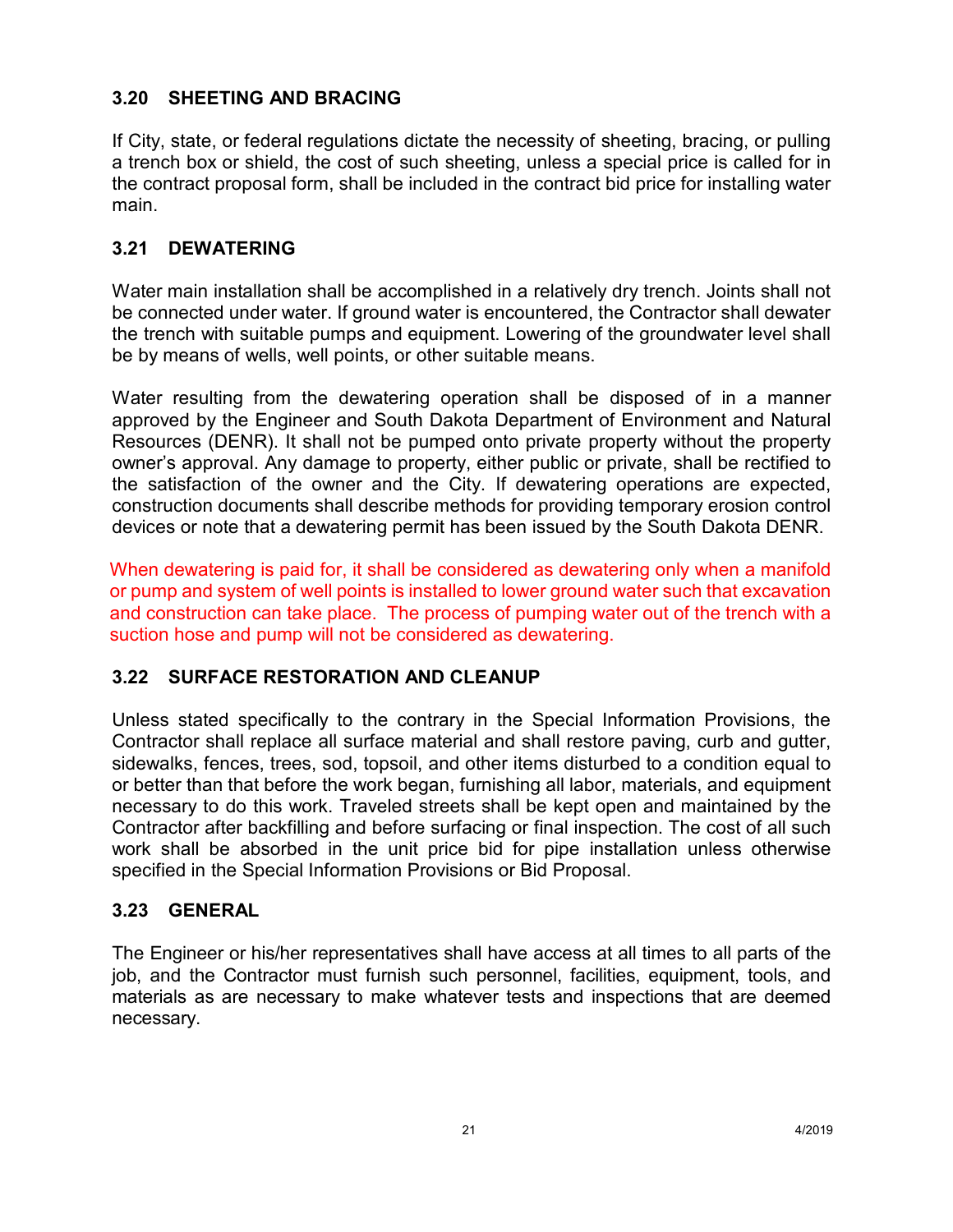#### **3.24 TEMPORARY WATER/WATER MAIN BYPASS PIPE**

The Contractor shall coordinate with all property owners when a disruption in water service is expected. Contractor will complete connections to minimize disruptions in water service either during the day or at other suitable times that meet the needs and requirements of the property owner(s).

The Contractor must provide a 24-hour contact person who has adequate parts and equipment on hand to make necessary repairs to temporary water service in a timely manner.

Products used shall be manufactured only from water distribution pipe and couplings and shall be NSF-approved for potable water use.

Temporary water main shall be a minimum of 2-inch diameter unless otherwise specified. Temporary water main is required to be disinfected, flushed, and sampled (a single passing bacteriological test) prior to any service connections being made. Two consecutive coliform bacteria tests shall be taken 24 hours apart when the project is SRF-funded. The temporary water main shall be tested at static main pressure for a period of two hours. Gravel ramps shall be constructed over the temporary water main where necessary and at all driveway approaches and will be paid for separately as "Aggregate Base Course." are considered incidental to the various bid items.

Chlorination, testing, pipe, necessary isolation valves, bends, fittings, hydrants, all necessary appurtenances, gravel ramp construction, maintenance and removal, and all other materials and labor necessary to construct the temporary water main and flush each individual service before connection to the City water system shall be considered incidental to each temporary water service.

Contractor is to submit temporary water main layout, sequence of operations, and schedule material and fitting specifications to the Project Engineer four days prior to the project preconstruction meeting. Any changes to the proposed temporary water service layout shall be approved by the Project Engineer prior to the preconstruction submittal.

# **3.25 BEDDING, BACKFILL, AND COMPACTION**

All bedding and backfill areas shall be subject to compaction testing by nuclear or standard methods according to the latest applicable ASTM Specifications D6938 for compaction and D698 for standard proctor.

The trench bedding shall be undercut a minimum of 6 inches below the grade line of the pipe and uniformly backfilled with bedding material to the grade-line of pipe. After the pipe has been installed on top of the first layer of bedding material, the haunching area shall be backfilled with bedding material up to the "spring-line" (halfway) on the pipe. The bedding material shall be placed uniformly without void space around the pipe to assure adequate and uniform support along the bottom of the pipe. Care shall be taken to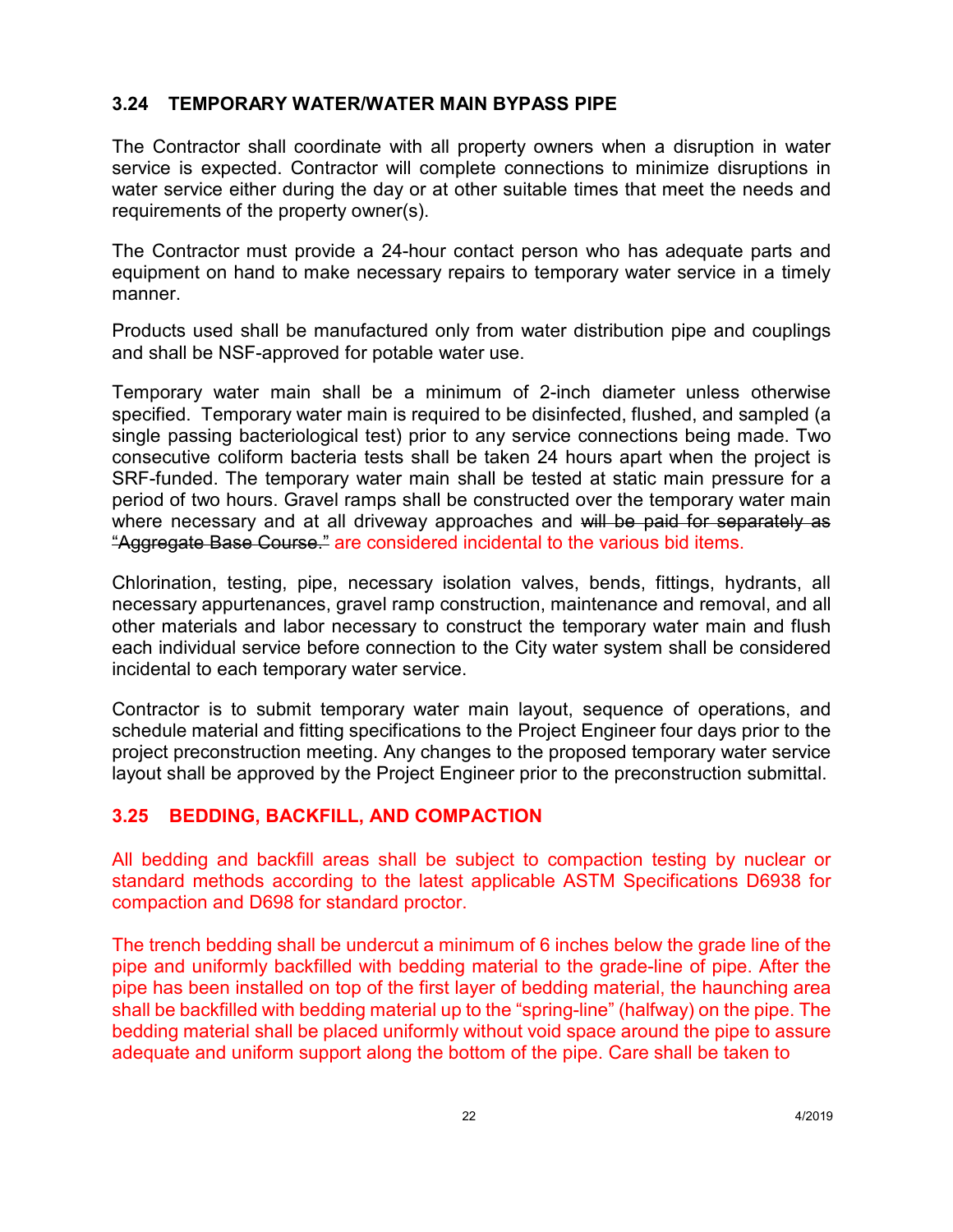prevent dislodging and misalignment of the pipe and to provide adequate bell hole for the pipe. Bedding Material shall be installed to a minimum of 6-inches above the top of the pipe and a minimum of 12-inches on both sides of the pipe. Clean, dry sand may be used for trench bedding.

After the trench bedding is installed, the trench shall then be initially backfilled with suitable material which shall consist of approved excavation material, granular material, or as otherwise specified by the Engineer. Sand may be used if approved by the Engineer. Care shall be taken in placing initial backfill over the sand bedding to avoid damage to the pipe. No less than 12 inches and no greater than 24 inches of appropriate backfill shall be placed over the top of the trench bedding before the trench is compacted. The initial backfill shall be compacted by suitable and approved compaction methods to at least 95 percent Standard Proctor Density, or as otherwise specified prior to proceeding with final backfill.

The final backfill shall be placed in 12-inch lifts and compacted by suitable and approved compaction methods in a manner approved by the Engineer to at least 95 percent Standard Proctor Density, or as otherwise specified. Excess material not required for final backfilling shall be removed by the Contractor or otherwise disposed of as ordered by the Engineer. In final backfill areas below pavement, the Engineer may direct the Contractor to use native material a specified distance below the pavement elevation to ensure a consistent material is utilized under the pavement section.

If the material encountered in the trench excavations is unsuitable to be used as initial or final backfill material, it shall be replaced with other suitable material available at the project site or with granular material, as approved by the Engineer. Material for all stages of backfilling is to be free of rock, frozen materials, and hard clay. The Engineer may take random compaction tests of the backfill material. If any of these tests indicate that the material has not been compacted to the required density, the Engineer shall have the right to require additional compaction tests to assure that this or other material is compacted to the proper density without any additional cost to the Owner.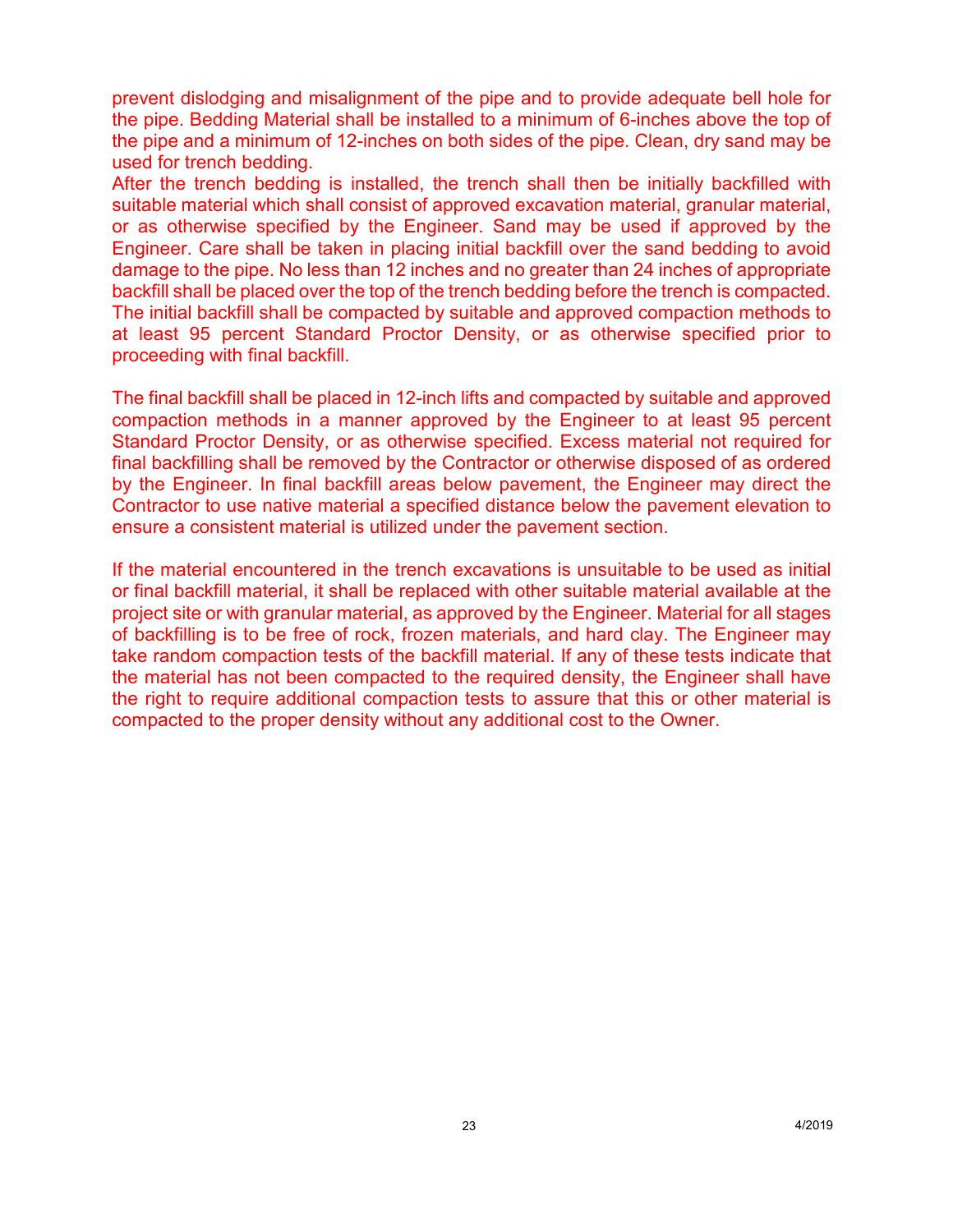## **4.0 METHOD OF MEASUREMENT AND BASIS OF PAYMENT**

## **4.1 REMOVAL OF WATER MAIN AND FIRE HYDRANTS**

The removal of water main shall be measured to the nearest lineal foot of pipe removed. No measurement will be made for the removal of short sections of abandoned water main if it must be removed to facilitate the installation of new water main or other utilities. The removal of fire hydrants shall be measured per each removed. Payment for removal of water main will be at the contract unit price per foot and payment for the removal of fire hydrants will be at the contract unit price per each and will be full compensation for all labor, equipment, and incidentals necessary to complete the work.

## **4.2 SALVAGE FIRE HYDRANTS**

Salvage of fire hydrants shall be measured per each item salvaged. Payment will be at the contract unit price per each and shall be full compensation for all labor, equipment, and incidentals necessary to complete the work including delivery costs.

#### **4.3 WATER MAIN**

Water main shall be measured to the nearest lineal foot for the respective types and sizes of water main pipe. Measurement shall be from center to center of fittings or to the end of pipe. Payment will be at the contract unit price per lineal foot and will be full compensation for all materials, labor, equipment, and incidentals necessary to complete the installation of the water main including fittings, elbows, couplers, crosses, t's, reducers, gaskets, polyethylene encasement, trench dewatering (unless otherwise specified), excavating and backfilling, disinfection and bacteriological testing, hydrostatic testing, thrust/reaction blocking, and tracer wire.

# **4.4 EXTRA DEPTH WATER MAIN**

Extra depth water main shall be measured to the nearest lineal foot for the respective types and sizes of water main pipe. Measurement shall be from center to center of fittings or to the limits of the extra depth water main installed. Payment will be at the contract unit price per lineal foot of water main installed multiplied by 1.15 and will be full compensation for all materials, labor, equipment, and incidentals necessary to complete the installation of the water main including fittings, elbows, couplers, crosses, t's, reducers, gaskets, trench dewatering (unless otherwise specified), excavating and backfilling, disinfection and bacteriological testing, hydrostatic testing, thrust/reaction blocking, and tracer wire. No extra depth payment will be made for continuous lengths less than 40' and no extra depth payment will be made when the extra depth is not approved by the City Engineer.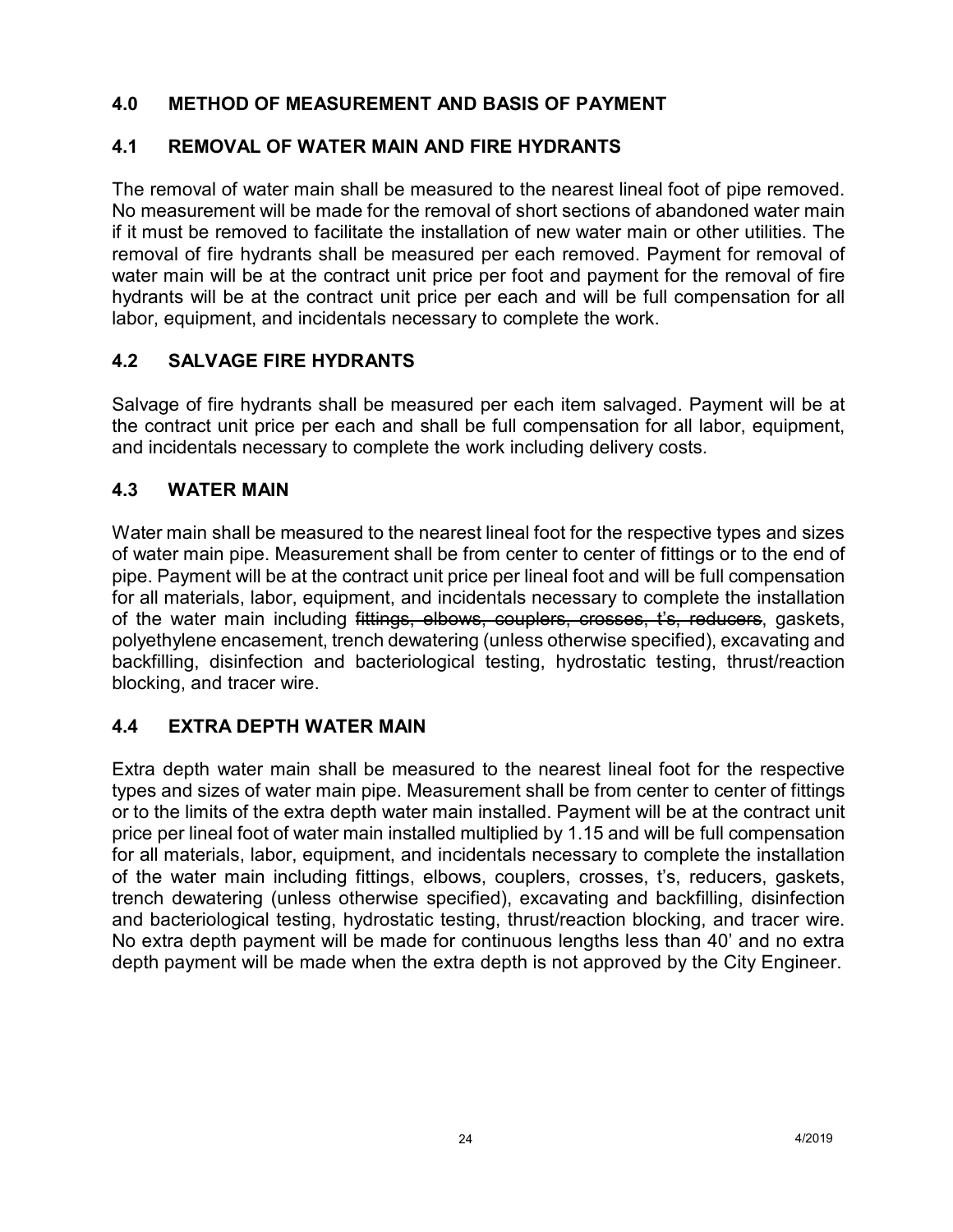## **4.5 DISINFECTION, BACTERIOLOGICAL TESTING, HYDROSTATIC TESTING, POLYETHYLENE ENCASEMENT, THRUST BLOCKS, AND TRACER WIRE**

No measurement or payment will be made. These items are considered incidental to the installation of the water main and its appurtenances.

## **4.6 WATER MAIN CONNECTIONS**

Connect to Existing Water Main: Connecting to existing water main shall be incidental to the contract unit price the water main being installed and includes all materials, appurtenances, labor, equipment, and incidentals necessary to complete the connection. Connect to existing water main shall be measured per each water main connection location. Payment will be at the contract unit price per each and will be full compensation for all materials, labor, equipment, and incidentals necessary to complete the connection.

# **4.7 CUT AND TIE TO EXISTING WATER MAIN**

Cut and tie to existing water main shall be incidental to the contract unit price the water main being installed and includes measured per each water main cut and tie location. Payment will be at the contract unit price per each and will be full compensation for all materials, appurtenances, labor, equipment, and incidentals necessary to complete the connection.

# **4.8 EXCAVATE AND BACKFILL FOR CITY FURNISHED SMITH TAP**

Measurement shall be per each location excavated and backfilled for the installation of a City-furnished smith tap valve and sleeve. Payment will be full compensation for all labor, equipment, and incidentals necessary to complete the work. Separate payment will be made for furnishing and installing the valve box.

## **4.9 WATER SERVICE DISCONNECT, WATER SERVICE SETBACK, AND WATER SERVICE RECONNECT**

Water service disconnects, water service setbacks, and water service reconnects shall be measured per each trench excavated and backfilled or bored. Measurement will be made only once if more than one disconnection, setback, or reconnect can be performed in one common trench. Payment will be at the contract unit price per each and will be full compensation for all labor, equipment, fittings, connections, tapping saddle, corporation stop, service tap, flushing, sterilization, and incidentals necessary to complete the work.

If the service reconnection requires less than 5' of new water service piping, the water service piping required for the service reconnection shall be considered incidental to the bid item "Reconnect Water Service". Water service piping necessary in excess of 5' shall be measured and paid under the bid item "F&I Copper Water Service".

# **4.10 Deleted FURNISH & INSTALL WATER SERVICE**

Furnish and install water service shall be measured to the nearest lineal foot of water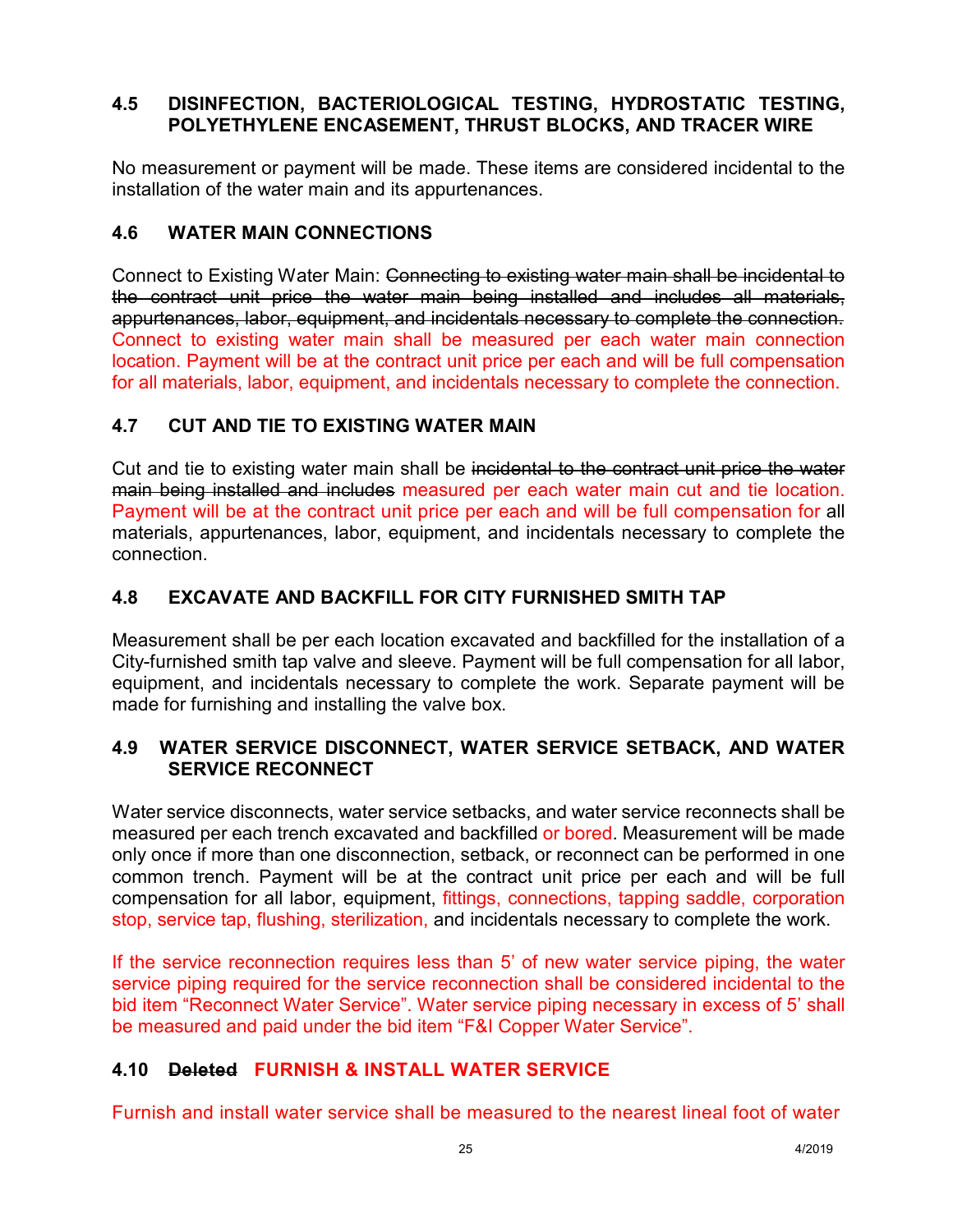service installed. Measurement will normally be from the water main to the curb stop. Payment will be at the contract unit price per foot and will be full compensation for all labor, equipment, and incidentals necessary to complete the work.

# **4.11 MECHANICAL JOINT FITTINGS**

Mechanical Joint (MJ) fittings shall be measured per each type and size fitting furnished and installed. Mechanical Joint (MJ) fittings include elbows, tees, reducers, crosses, slip joint plugs, and mechanical joint caps and sleeves. Payment will be at the contract unit price per each Payment is incidental to the contract unit price for the size of water main installed and will be full compensation for all materials, labor, equipment, and incidentals necessary to complete the installation of the MJ fittings.

# **4.12 RESTRAINER DEVICES**

Payment for restrainer devices shall be incidental to the contract unit price for the size of water main installed and will be full compensation for all materials, labor, equipment, and incidentals necessary to complete the installation of the restrainer devices.

# **4.13 VALVES AND BOXES**

Valves, valve boxes, and valve box extensions shall be measured as a unit per each type and size of valve with valve box furnished and installed.

Payment for valves with boxes shall be at the contract unit price per each and shall be full compensation for all materials, labor, equipment, and incidentals necessary to complete the installation of the valve and box. Payment for individual valve boxes or valve box extensions shall be per each and shall be full compensation for all materials, labor, equipment, and incidentals necessary to complete the installation of the valve box.

# **4.14 ABANDONMENT OF VALVES**

Payment for the abandonment of valves shall be paid incidental to the contract unit price for the new main installed. Abandonment of valves includes removing the top section of the valve box, select fill material to fill the remaining section of valve box, and all necessary appurtenances for proper completion of the abandonment of valves.

# **4.15 VALVE BOX ADJUSTMENT, EXTENSION, OR REPLACEMENT**

Valve box adjustments, extensions, or replacements shall be measured per each. A valve box adjustment will be measured whenever a valve box must be adjusted to final grade including all new installations, extensions, and replacements; however, valve box adjustments will only be measured once per valve per project. Payment will be at the contract unit price per each and will be full compensation for all materials, labor, equipment, and incidentals necessary to complete the valve box adjustment, extension, or replacement.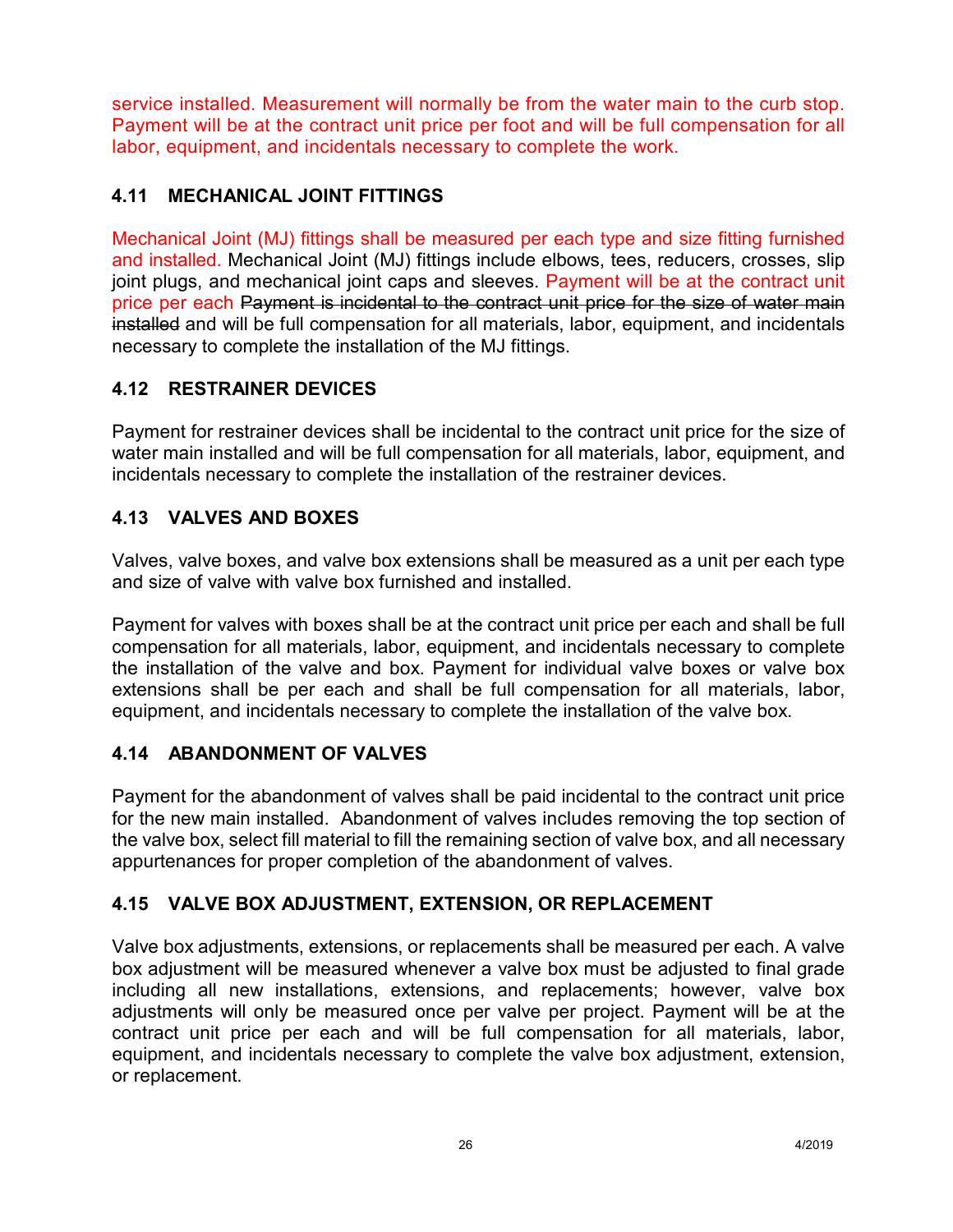# **4.16 VALVE BOX MARKER**

Valve box markers shall be measured per each marker furnished and installed. Payment will be at the contract unit price per each and will be full compensation for all materials, labor, equipment, and incidentals necessary to complete the installation of the valve box marker.

## **4.17 WATER MAIN ADJUSTMENT**

Water main adjustment shall be measured as a unit for each respective size of adjustment completed. The water main adjustment shall be paid for at the contract unit price per each for the size of water main adjusted.

Payment for water main adjustment shall be full compensation for excavating, dewatering of the water main and trench, additional time required for the installation of materials, backfilling, and all necessary appurtenances for proper completion of the water main adjustment. All materials required for the water main adjustment are paid for under their respective bid item. Water main adjustment is considered additional pay that is required to complete the adjustment.

#### **4.18 Deleted**

#### **4.19 INSULATION**

Insulation for water main shall be measured to the nearest lineal foot furnished and installed. Payment will be at the contract unit price per nearest lineal foot and will be full compensation for all materials labor, equipment, and incidentals necessary to complete the installation of the insulation.

#### **4.20 FIRE HYDRANTS**

- A. Fire Hydrants: Fire hydrants shall be measured per each unit furnished and installed. Payment will be at the contract unit price per each and will be full compensation for all materials, labor, equipment, and incidentals necessary to complete the installation of the fire hydrant and fire hydrant marker.
- B. Remove and Salvage Fire Hydrant: Fire hydrants removed and salvaged shall be measured per each. Payment will be at the contract unit price per each and will be full compensation for all materials, labor, equipment, and incidentals necessary to complete the work including excavating, backfilling, disconnection, and transportation and delivery to the specified city stockpile location
- C. Fire Hydrant Extension: Fire hydrant extensions shall be measured per each size of extension furnished and installed. Measurement will only be made if the existing conditions prevented the installation of the fire hydrant at the correct elevation. Payment will be at the contract unit price per each and will be full compensation for all materials, labor, equipment, and incidentals necessary to complete the installation of the fire hydrant extension.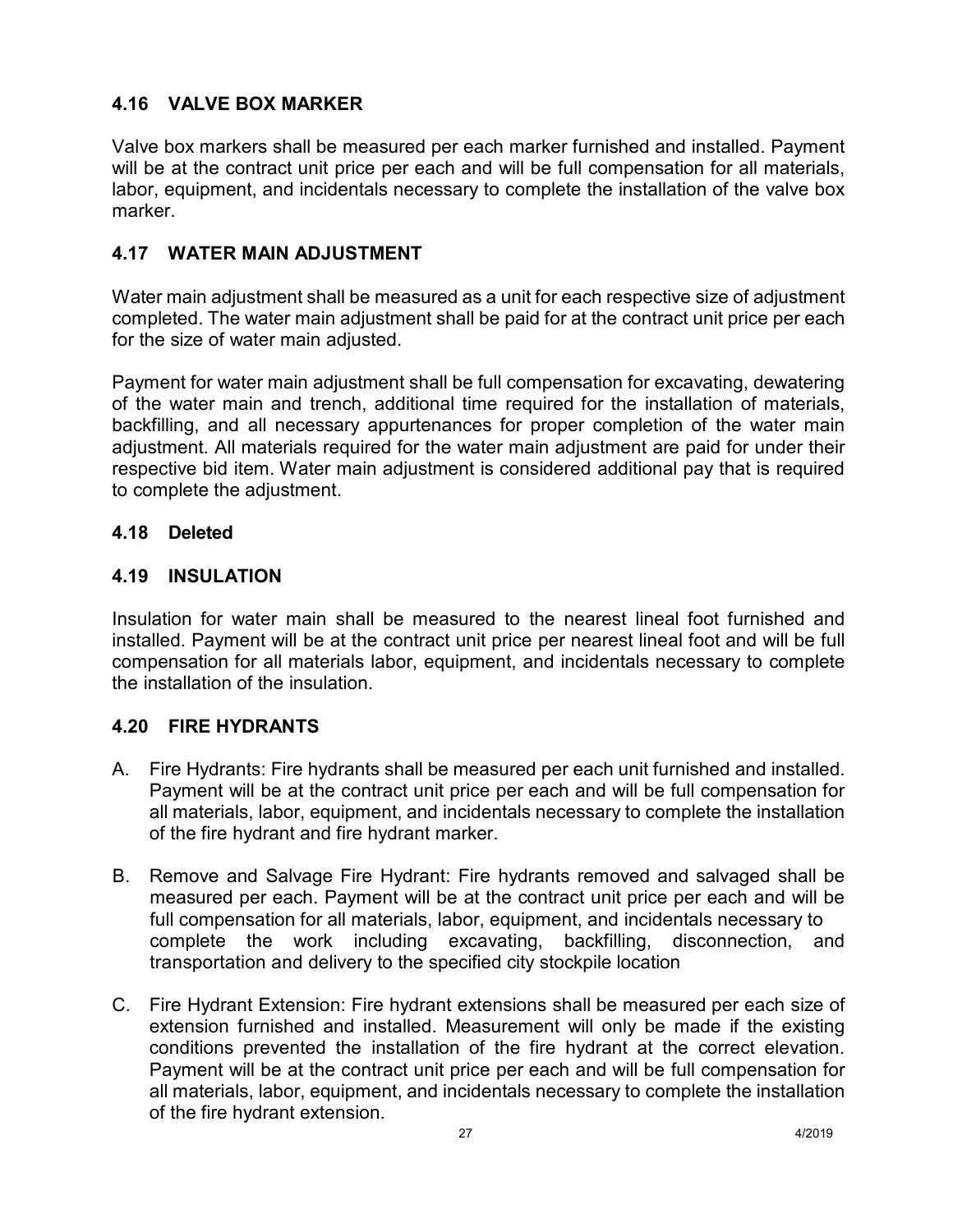D. Temporary Fire Hydrant: Temporary fire hydrants shall be measured per each furnished, installed, and removed. Payment will be at the contract unit price per each and shall include all materials, labor, equipment, and incidentals necessary to complete the work including excavating, backfilling, gaskets, connection, and disconnection.

## **4.21 WATER MAIN AND WATER SERVICE BEDDING MATERIAL**

Water main and water service bedding material shall be measured to the nearest lineal foot of water main bedding material furnished and installed for each size of pipe considered incidental to the various water main and water service bid items. Water main bedding material shall be measured from center to center of fittings or to the end of the pipe. The measured length shall be rounded up to the nearest 1-foot increment. Payment will be at the contract unit price per foot and shall be full compensation for all materials, labor, equipment, and incidentals necessary to complete the installation of the water main bedding material.

## **4.22 Deleted**

## **4.23 TRENCH STABILIZATION MATERIAL**

The furnishing and installing of trench stabilization material shall be measured as tons of trench stabilization material to the nearest 0.1 ton. The accepted quantities of furnished and installed trench stabilization material will be paid for at the contract unit price per ton. Payment for trench stabilization material will be full compensation for furnishing and installing the trench stabilization material, excavation, removal and disposal of unstable soils, and all appurtenances necessary for the proper installation of the material.

#### **4.24 SELECT FILL FOR WATER MAIN**

The furnishing and installing of select fill for water main shall be measured as tons of select fill for water main material to the nearest 0.1 ton. The accepted quantities of furnished and installed select fill for water main will be paid for at the contract unit price per ton. Payment for select fill for water main will be full compensation for furnishing and installing the select fill for water main and all necessary work for the proper installation of the material.

#### **4.25 TEMPORARY WATER SERVICE/WATER MAIN BYPASS PIPE**

Furnishing and installing of temporary water service/water main bypass pipe shall be paid for at the contract unit price per each service provided for the types, classes, and sizes furnished and accepted. Payment for water main bypass pipe shall be full compensation for furnishing and installing the temporary service/bypass piping, pressure testing, bacteria testing, and all necessary appurtenances for proper completion of the water main bypass piping.